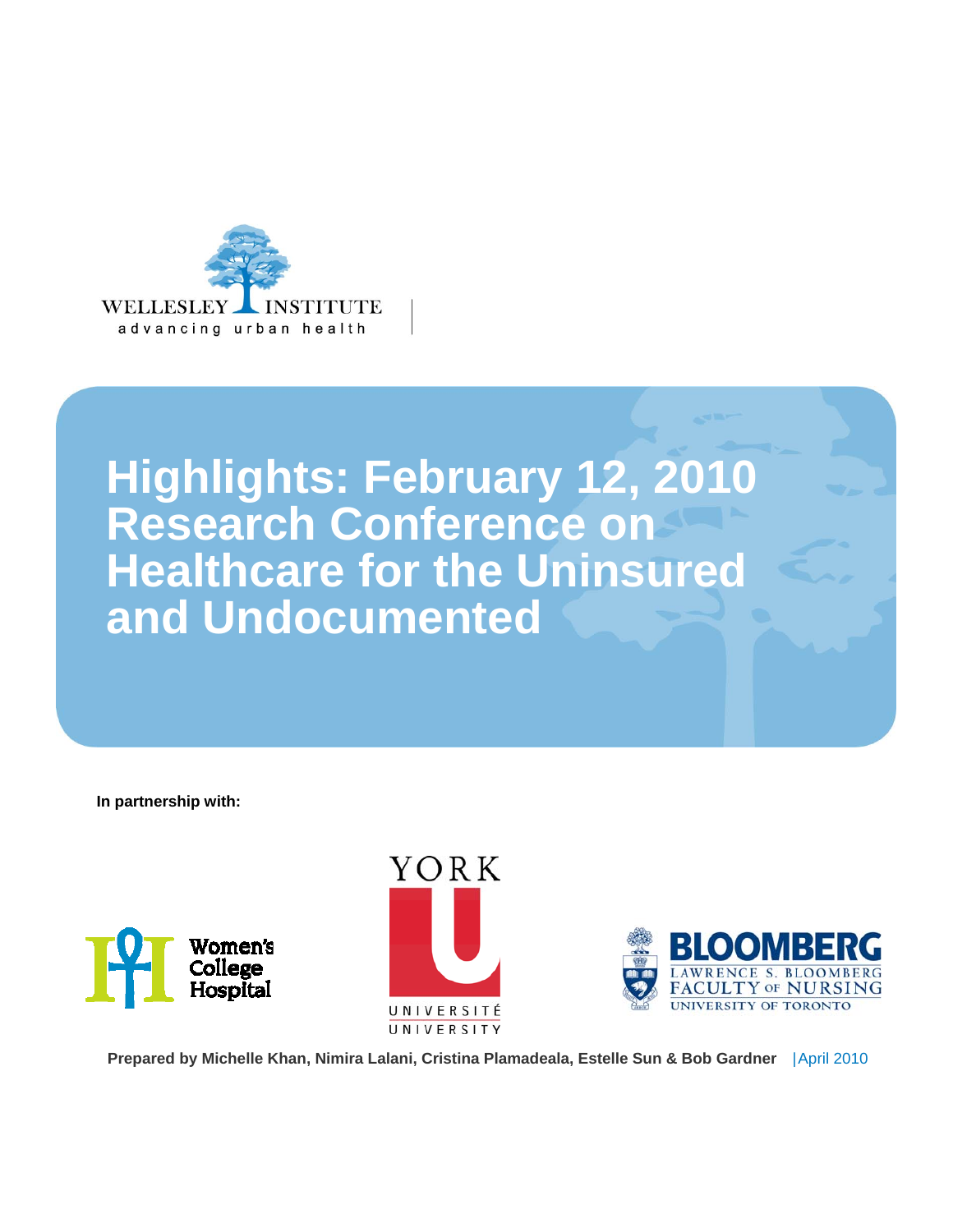# **Table of Contents**

| The Relationship between Insurance Status and Presenting Complaints of Acute Care Clients in Toronto 3                                                                                                          |
|-----------------------------------------------------------------------------------------------------------------------------------------------------------------------------------------------------------------|
|                                                                                                                                                                                                                 |
| Healthcare Access for Migrants with a Precarious Migration Status in Montreal: Review of the Situation and                                                                                                      |
|                                                                                                                                                                                                                 |
| Exploring Equity and Syndemics in Diabetes Mellitus (Type 2) Management of Non-Status Women of African,<br>Caribbean, Latin American and South Asian Descent Living in the Greater Toronto Area and Surrounding |
|                                                                                                                                                                                                                 |
|                                                                                                                                                                                                                 |
| Healthcare for Canada's Temporary Foreign Workers: Challenges and Possibilities5                                                                                                                                |
| The Impacts of Precarious Work and Precarious Status on Health: Latin American and Caribbean Immigrants in                                                                                                      |
| Gender and Migration as Social Determinants of Health: The Case of Latin American Undocumented Workers in                                                                                                       |
|                                                                                                                                                                                                                 |
|                                                                                                                                                                                                                 |
|                                                                                                                                                                                                                 |
|                                                                                                                                                                                                                 |
|                                                                                                                                                                                                                 |
|                                                                                                                                                                                                                 |
|                                                                                                                                                                                                                 |
|                                                                                                                                                                                                                 |
|                                                                                                                                                                                                                 |
|                                                                                                                                                                                                                 |
| Women Living Without Legal Immigration Status: Health consequences and barriers to healthcare 12                                                                                                                |
|                                                                                                                                                                                                                 |

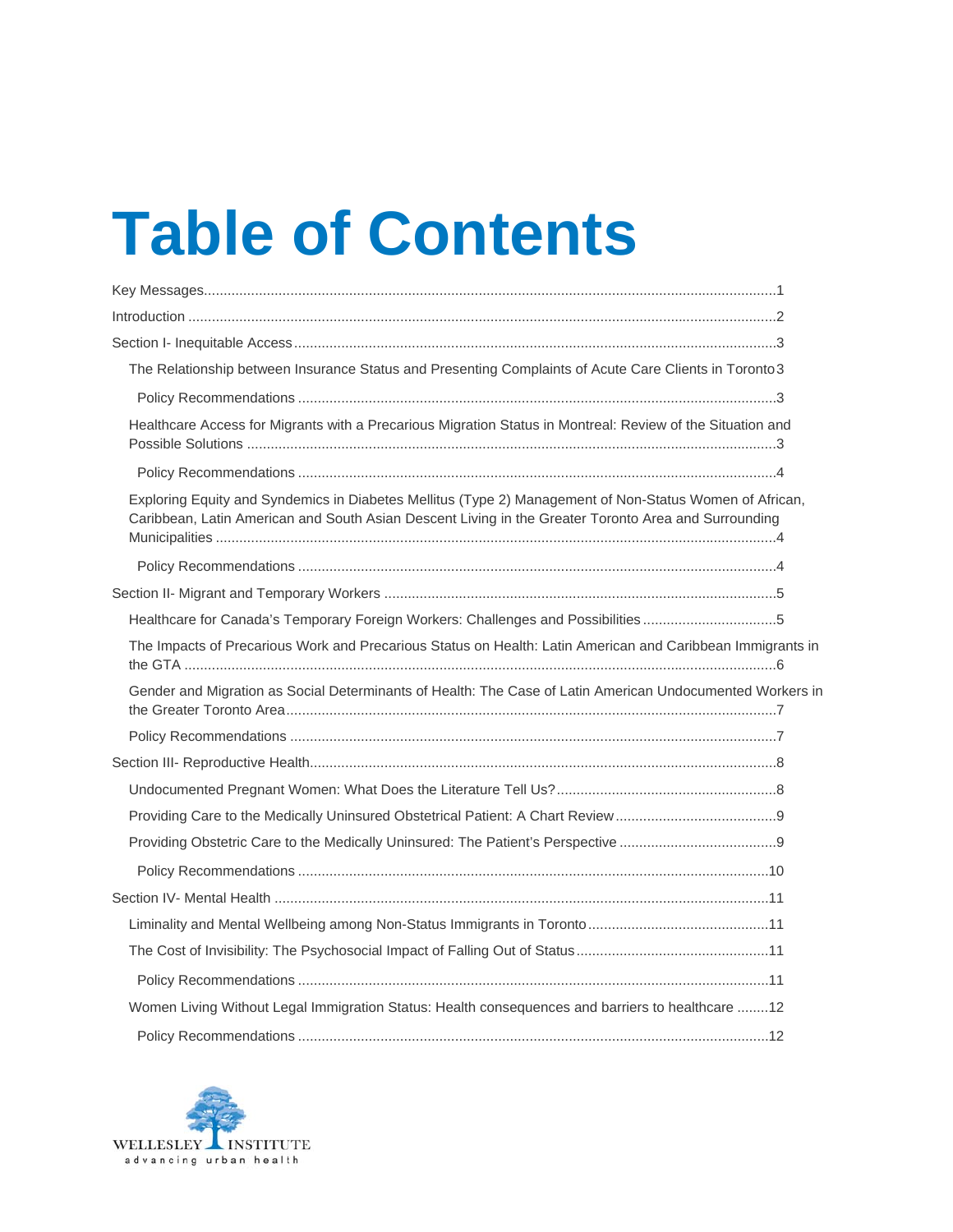| Health (In) Security: Examining Health Barriers of Undocumented Youth and Families and Policy Prescriptions for       |  |
|-----------------------------------------------------------------------------------------------------------------------|--|
|                                                                                                                       |  |
|                                                                                                                       |  |
| Insurance status and colposcopic findings among women attending a colposcopy service for underserved women:           |  |
| Midwifery Care for Vulnerable Populations: Providing Care for Non-Insured Women in Ontario 13                         |  |
|                                                                                                                       |  |
|                                                                                                                       |  |
|                                                                                                                       |  |
|                                                                                                                       |  |
| Investigation of the impact of patient insurance status on the delivery of health care to uninsured patients visiting |  |
|                                                                                                                       |  |
|                                                                                                                       |  |
| Working with a Hidden Population: the Experience of Front-Line Workers who Provide Services to Non-Status             |  |
|                                                                                                                       |  |
|                                                                                                                       |  |
|                                                                                                                       |  |
|                                                                                                                       |  |
| Improving Mental Health Services Access for Immigrants, Refugees, and Non-insured People with HIV/AIDS                |  |
|                                                                                                                       |  |
|                                                                                                                       |  |
| Migrant Health: Framing the Discourse on Health Care Access for the Uninsured and Undocumented within Social          |  |
|                                                                                                                       |  |
| Getting It On The Agenda: Access to Healthcare for the Uninsured and Undocumented in Canada  18                       |  |
| Negotiating Access to Public Goods: Providing Healthcare to Toronto Immigrants with Precarious Status19               |  |
|                                                                                                                       |  |
|                                                                                                                       |  |
|                                                                                                                       |  |

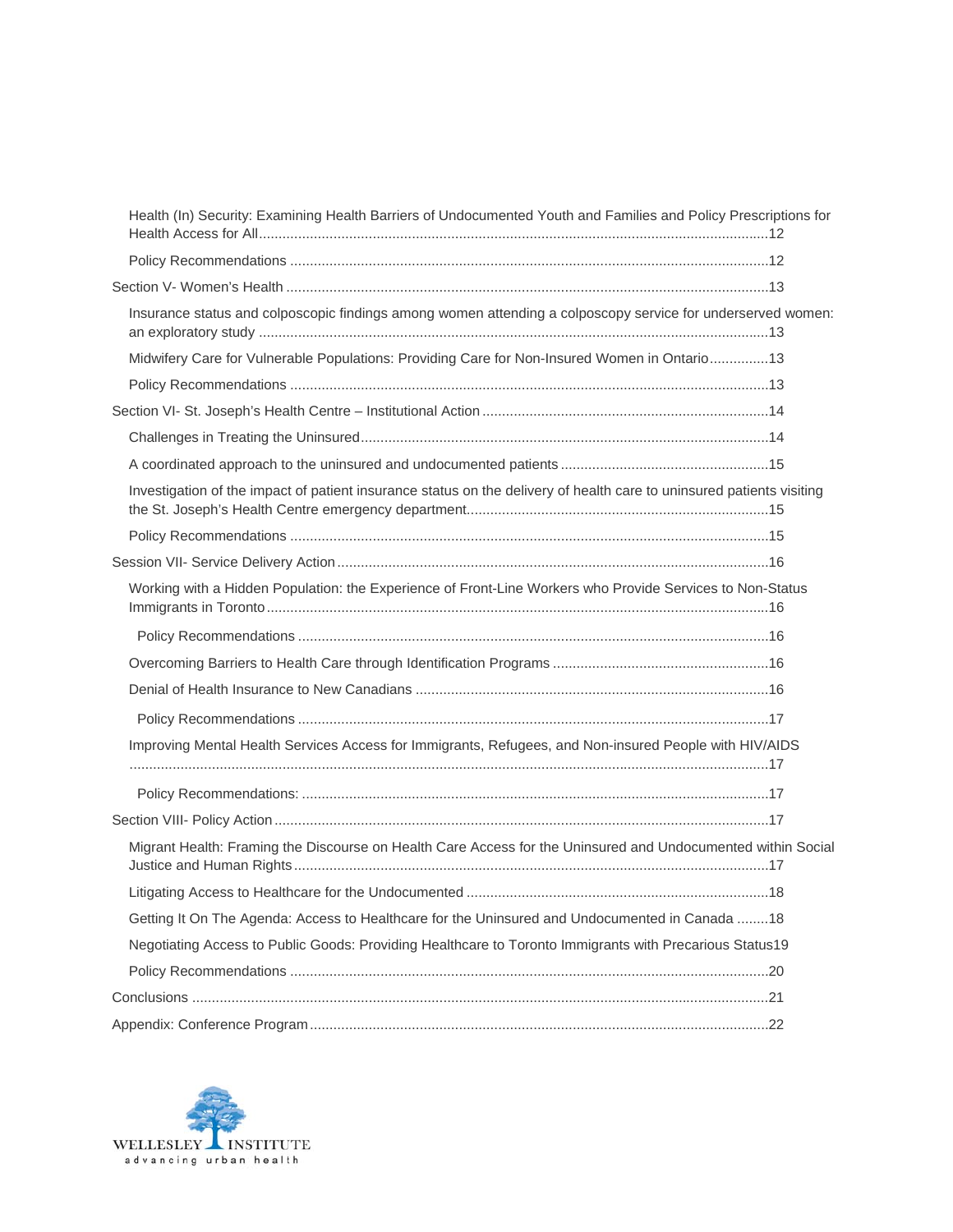<span id="page-3-0"></span>

## **Key Messages**

- Quantitative data demonstrates that people without health insurance tend to present at hospital Emergency Rooms with more serious problems. However, they receive differential and unequal triage and treatment; with fewer being admitted and more leaving hospital without being treated.
- This and case studies of diabetes management, obstetrical monitoring and care, midwifery, mental healthcare and other service areas demonstrates that those without health insurance have far more restricted access to healthcare and tend to delay seeking care longer than advisable.
- This research and considerable anecdotal practice evidence from healthcare providers indicates that lack of access to insurance and inadequate access to healthcare adversely affects health outcomes and opportunities.
- In addition to inequitable access to healthcare, those without insurance generally occupy inequitable positions within the wider social determinants of health; with many in precarious employment or facing uncertain immigration status. For the latter, their vulnerability and precariousness leaves them with a fear of some in speaking up about their problems because of perceived threats to their immigration status.
- This inequitable access to healthcare, plus insecure immigration status and overall social position, contributes to heightened stress and anxiety, and appears to be associated with increased risk of mental health problems.
- While those without health insurance for various reasons face common problems in terms of access to care, their immigration status, precariousness within the labor market, overall social position and other factors can vary considerably, it is important to differentiate sub-populations within the uninsured.
- It is particularly important to distinguish the legal and regulatory reason why different categories or sub-populations are uninsured. While all share common needs for more equitable access to care, the policy solutions to their lack of insurance are very different.
- While there were many innovative and responsive initiatives from healthcare providers to support the uninsured, there needs to be greater coordination and more systematic policy and practice on issues of access to services and high-quality care that can address the complexity of people's needs.
- A multi-pronged approach to policy and practice is needed to address these issues and diverse stakeholders need to be engaged to ensure that training, practice and institutions are aligned.
- Researchers argued that access to healthcare and health needs to be reconceptualized and reframed as a human rights issue and for the language of rights and social justice to inform discussions and actions about accessibility and care for these groups.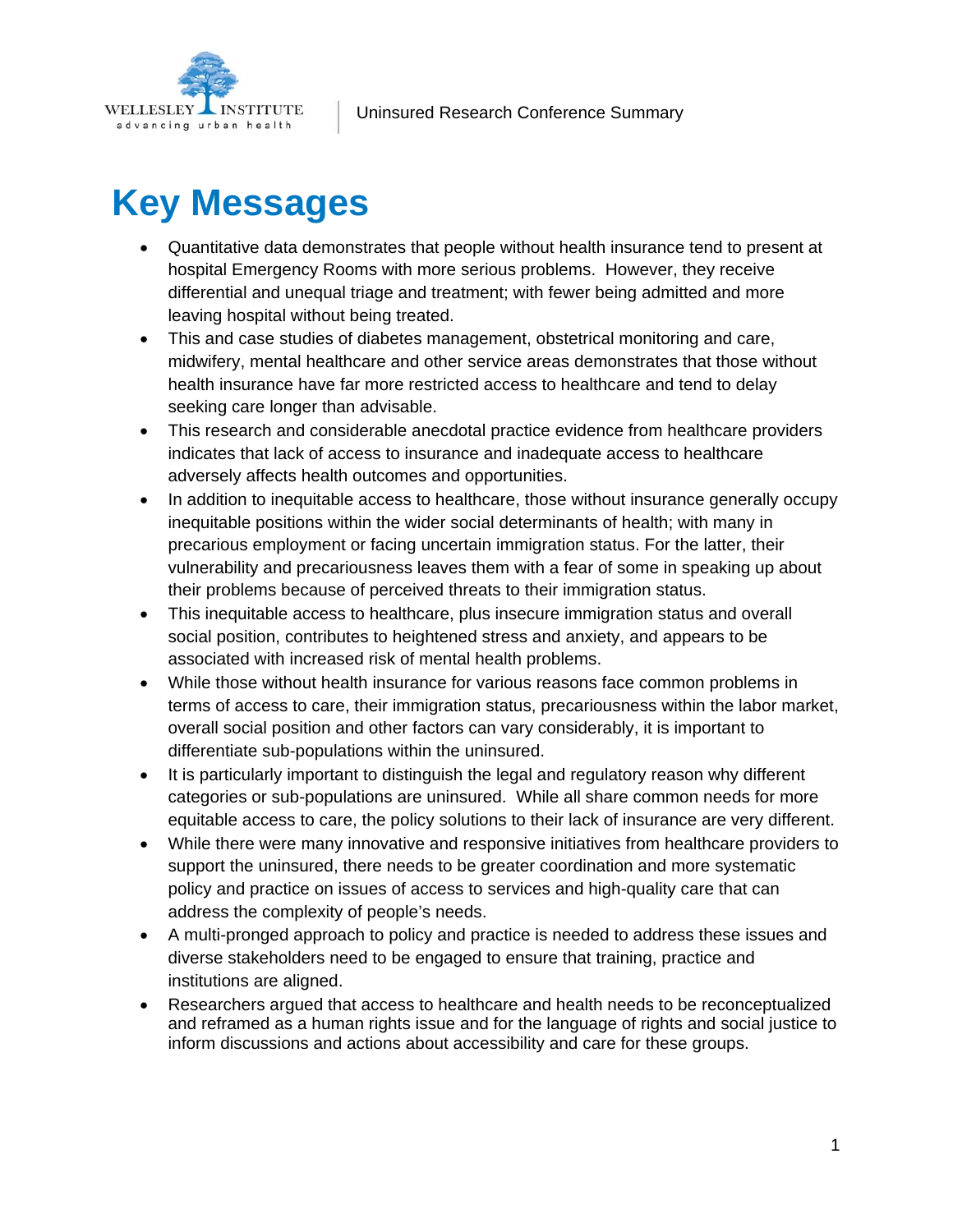## <span id="page-4-0"></span>**Introduction**

Ontario is seen to have a high-quality health system, free and accessible to all. However, significant numbers of people do not have OHIP cards or health insurance for various reasons and face major barriers to accessing the healthcare they need. Considerable community experience and anecdotal evidence indicates that these barriers can have significant adverse impacts on people's health and well-being. The need for more systematic research on the barriers and impact facing uninsured people was increasingly recognized.

This February 2010 conference was an initial step to collecting and enabling more comprehensive research. It was initiated by the Women's College Hospital Network on Uninsured Clients in partnership with the Wellesley Institute, the Lawrence S. Bloomberg Faculty of Nursing at the University of Toronto and the York Institute for Health Research at York University

The purpose of this conference was to bring together researchers exploring the lived experiences of uninsured groups in order to deepen our understanding and to share ideas for moving forward. The specific goals of the conference were to:

- Share innovative research on access barriers to health care;
- Learn about the differential quality and health outcomes facing those without access to OHIP;
- Identify common findings, implications, and key research and policy issues moving forward;
- Provide fellow researchers with a platform to discuss their findings and connect with other researchers in the field.

This research conference was the first of its kind in Toronto and was a huge success. Researchers, policy-makers and practitioners welcomed the opportunity to engage in a dialogue and to forge connections to address these complex, inter-connected issues in a more coordinated manner.

Thirty presentations of new, ground-breaking research were conducted, bringing together some 200 researchers, healthcare providers, policy people and others working in spheres addressing health and other needs of the uninsured. Many of these presentations, summary reports and other documents can be found on the [Wellesley Institute](http://www.wellesleyinstitute.com/) and [Women's College Hospital](http://www.womenscollegehospital.ca/programs/health-equity.html) websites.

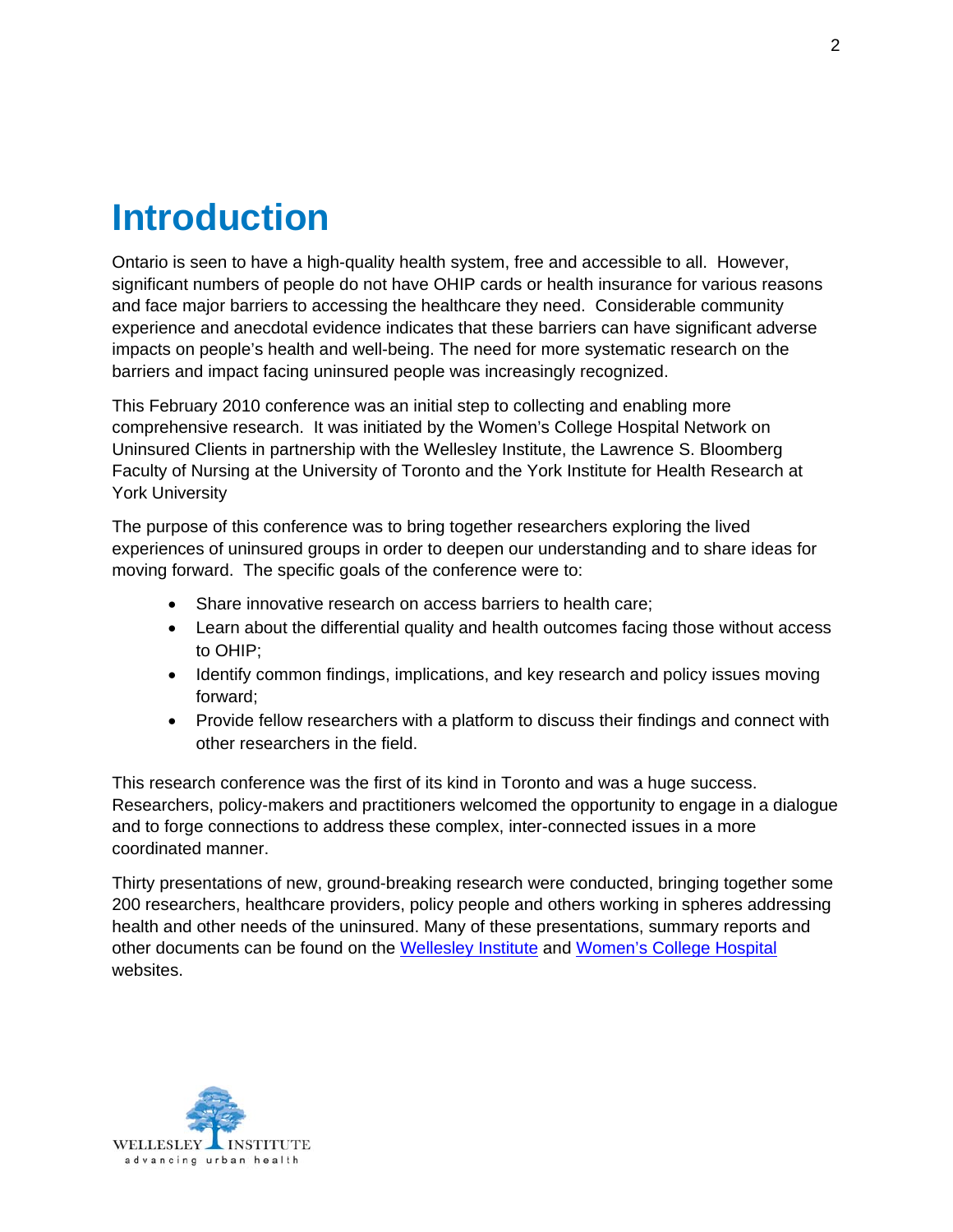<span id="page-5-0"></span>This report summarizes the main findings and policy implications from the eight concurrent sessions which took place. Presenters were asked to identify policy implications and recommendations, and these are also highlighted for each session. **[1](#page-5-1)**

## **Section I- Inequitable Access**

#### **The Relationship between Insurance Status and Presenting Complaints of Acute Care Clients in Toronto**

Quantitative analysis of hospital data in Toronto demonstrates that:

- The uninsured tend to present with mental health problems and issues associated with their disadvantaged environmental and social conditions;
- The uninsured tend to present with more serious health problems than those insured, and may delay seeking care until the condition becomes life threatening;
- However, they receive poorer triage and care;
- The uninsured tend to be classified at a lower priority level in triage,
- A higher percentage of uninsured people are not admitted to hospitals as compared to those who have health insurance;
- A higher percentage of uninsured people leave hospitals without being treated as compared to those insured.

#### **Policy Recommendations**

- Address the social/physical consequences of not having insurance;
- Determine and address the barriers to receiving appropriate care;
- Recognize and address the diversity of the population without health insurance.

#### **Healthcare Access for Migrants with a Precarious Migration Status in Montreal: Review of the Situation and Possible Solutions**

Entry of migrants with a precarious status (MPMS) into Canada is mainly legal. Reasons for precarious migration status include temporary or employer-linked visas, rejection of request for

<span id="page-5-1"></span><sup>&</sup>lt;sup>1</sup> This summary has been prepared by WI staff, relying on notes taken during the session if slides or speaking notes were not available. If policy recommendations were made for specific presentations that is indicated; at other times, the recommendations apply more generally to issues raised by several presentations or over the session as a whole.

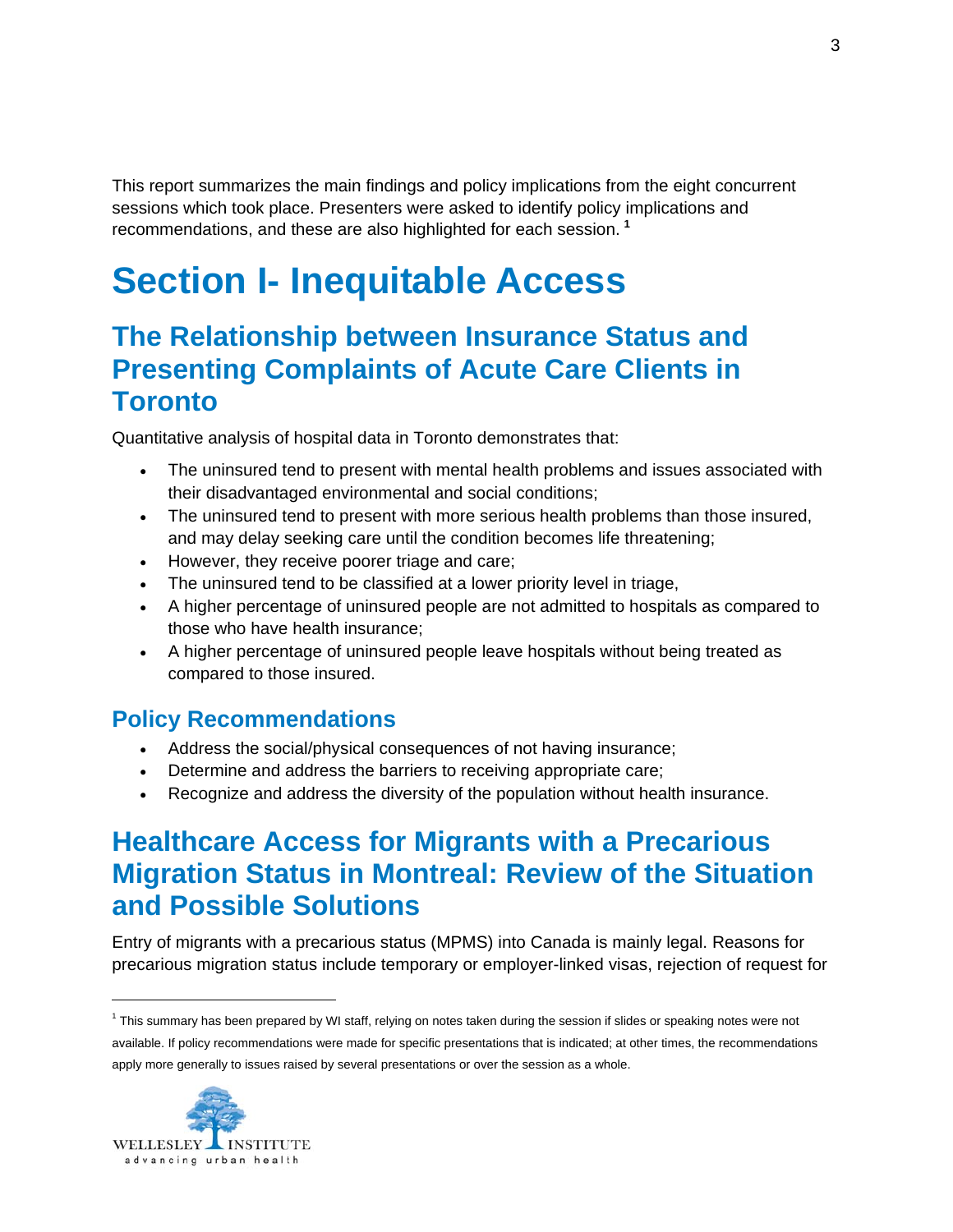<span id="page-6-0"></span>refugee status, and expired student/visitor visa. MPMS face unhealthy housing conditions, low income/undeclared jobs, and problematic access to education. They also struggle with mental health issues that are related to their migration status. The following were recognized as the most important issues for the uninsured:

- 1. Long waiting periods (approximately 3 months) for health services, including ER, perinatal care, and for public health care coverage (such as for the Interim Federal Health Program);
- 2. Link between jobs and healthcare coverage;
- 3. Limited or delayed access to healthcare.

#### **Policy Recommendations**

- Improve documentation of MPMS issue by incorporating a quantitative approach;
- Consider changing or eliminating the waiting period;
- Improve healthcare services for MPMS, especially perinatal, paediatric and urgent care.

#### **Exploring Equity and Syndemics in Diabetes Mellitus (Type 2) Management of Non-Status Women of African, Caribbean, Latin American and South Asian Descent Living in the Greater Toronto Area and Surrounding Municipalities**

A qualitative study of diabetes in immigrant women of color without immigration status and health insurance showed that these women have low income and are placed in precarious social positions, putting them at greater risk of developing Type II diabetes. Due to their uninsured status, they do not have access to services/resources to prevent or manage diabetes, such as medication, testing strips, specialized health care, and food and housing. Successful management of Type II Diabetes (T2DM) hinges on access to health care resources. Further barriers in T2DM management include not possessing ID, no/low income, and rarely anyone to depend on.

#### **Policy Recommendations**

In analyzing the relationship between insurance status and the needs and treatment of acute care clients in Toronto, the following recommendations were put forward:

- Address social/physical consequences of not having insurance;
- Determine and address the barriers to receiving appropriate care;
- Recognize and address the diversity of the population without health insurance.

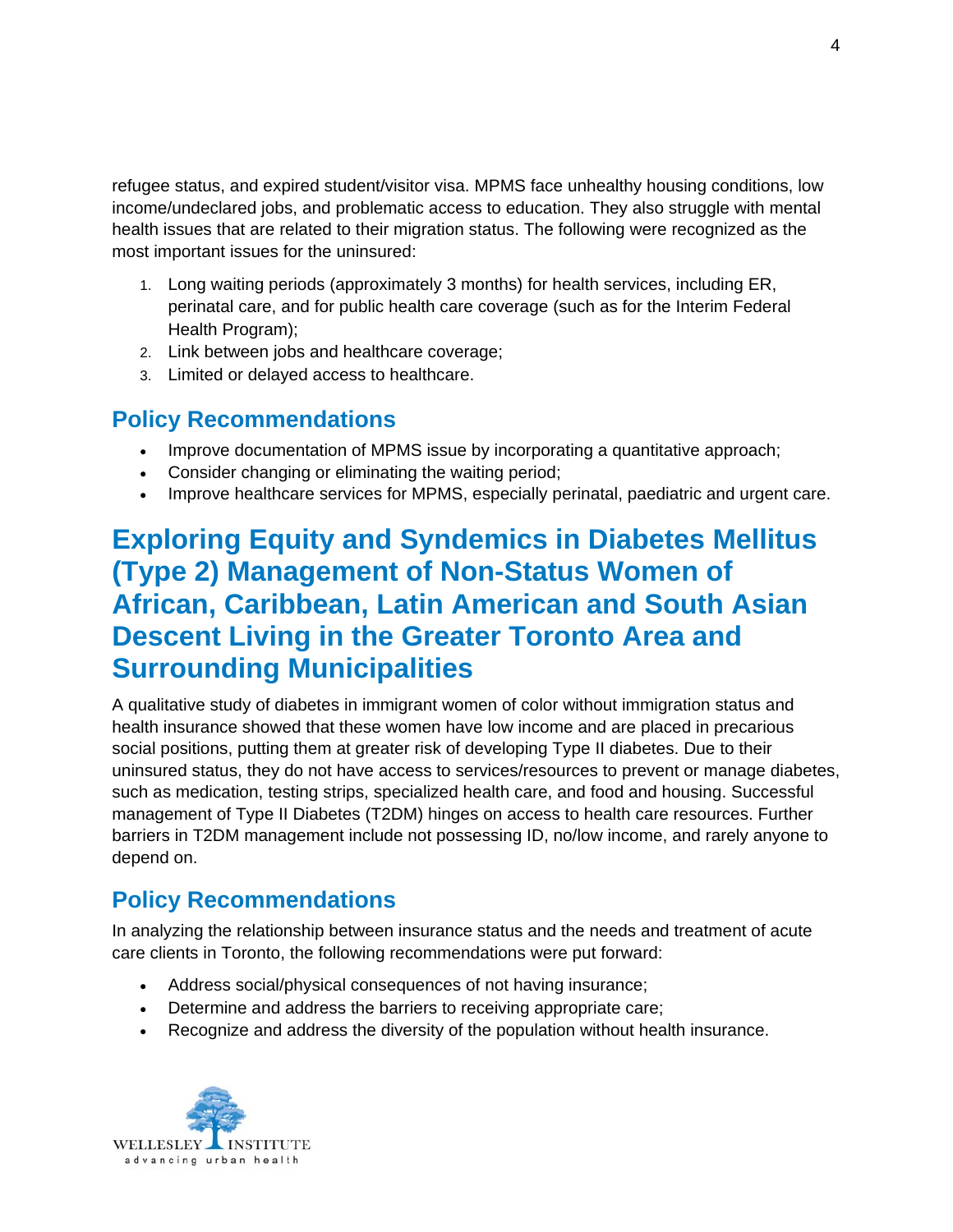<span id="page-7-0"></span>It was suggested that documentation of migrant populations should be more extensive, and that the following should be researched:

- Demographic and social data on the population with precarious immigration status (using a quantitative approach);
- Impact of restricted access to care on individual health and public health;
- Impact on migrants' mental health;
- Impact on systems & actors (institutions, health system).

Further recommendations made:

- Supporting family reunification;
- Consider changing or eliminating the waiting period for public health insurance;
- Improve healthcare services for MPMS;
- Target services, especially perinatal, paediatric and urgent care;
- Improve state's responsibility and implement policy change.

Potential strategies for policy development were identified as the following:

- Develop partnerships between community health centers and pharmaceutical companies for non-insured supplies;
- Develop partnerships between community health centers and food banks to supply food to non-insured;
- Protect Worker's Rights through development of occupational health programs;
- Development of "Don't Ask Don't Tell" policies regarding immigration status to protect the non-insured;
- Collect donated clothing at community health centers for non-insured;
- Advocate for increased non-insured budget given to community health centers and hospitals to cover lab tests, specialized health care and hospital beds.

## **Section II- Migrant and Temporary Workers**

### **Healthcare for Canada's Temporary Foreign Workers: Challenges and Possibilities**

Ontario has the most number of temporary workers, with about 20,000 workers coming through the Seasonal Agricultural Workers Program. However, these workers have no chance of immigration and are unable to access benefits. All are subjected to a two-day health exam, but if they return home when they are sick, they are not re-admitted into Canada.

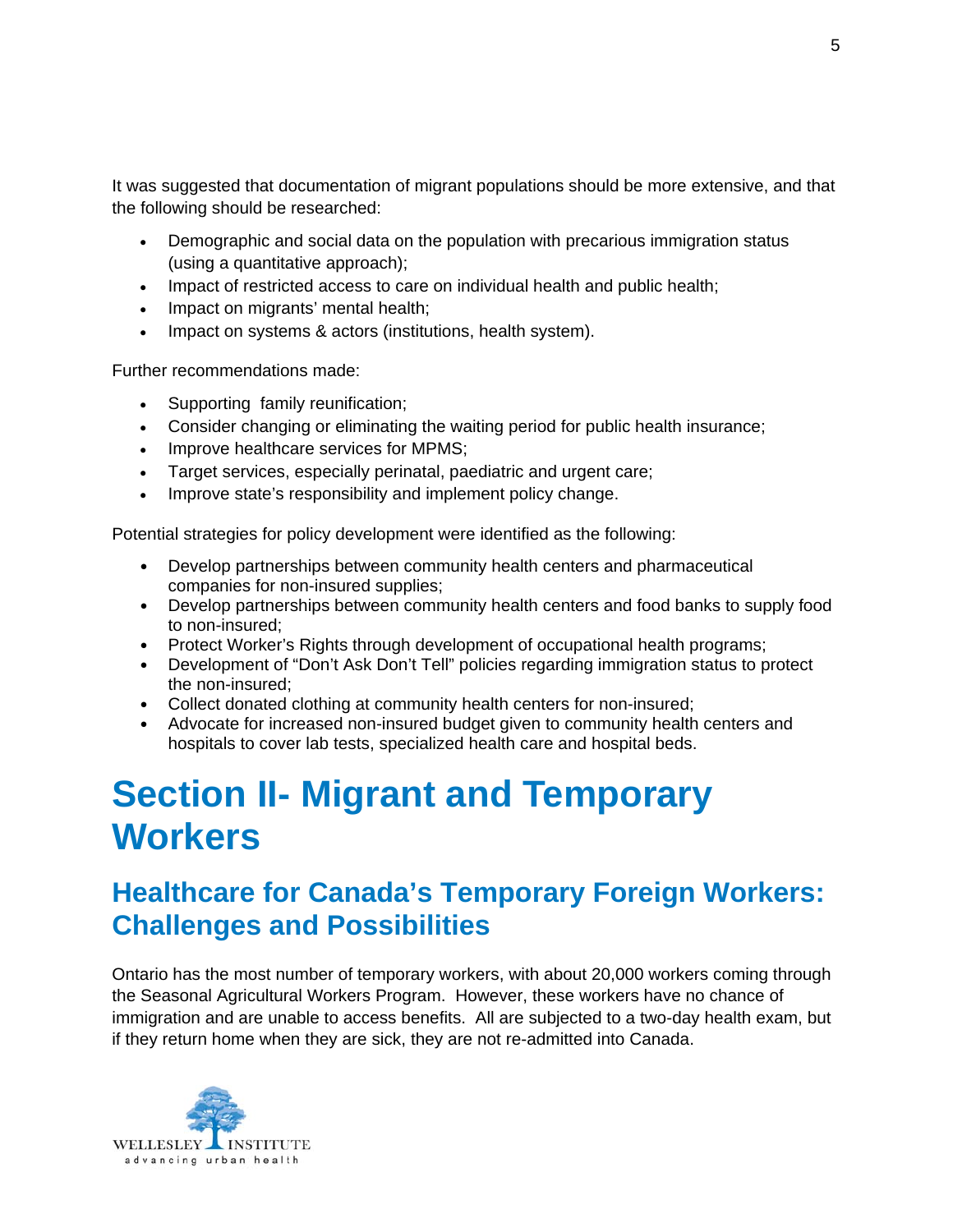<span id="page-8-0"></span>There are limited rights for all farm workers, who are unable to unionize, unable to freely change employers, can be dismissed from their jobs without an appeals process, and who generally have little control over their living and working conditions, including no right to stay or settle in Canada. Thus workers are afraid to voice their problems for fear of losing their jobs.

As a result of these conditions, they experience a number of health problems, including poor sleep because of stress, problems associated with sexual and reproductive health (they can't access contraception and often miscarry), and a variety of mental and emotional health problems (depression, anxiety, and sometimes addictions). Their working conditions present occupational health problems due to exposure to pesticides. In general, they face many health risks across the board. However, there is some good news. There are many community efforts that provide access to workers, such as the Occupational Health Clinics for Ontario workers, which provide accessible services without the need for a health care card, accessible locations, outreach workers, flexible opening hours (e.g., open on Friday nights), allowing plenty of time for in-depth consultations. It is critical to try to make services as accessible as possible – to work around the needs of the workers – and to try to ensure confidentiality, to provide appropriate interpretation and flexible opening hours, and to provide links to existing organizations. Modifying health care services to adapt to the needs of workers, changing the Temporary Foreign Workers program to account for the vulnerabilities of these workers, and providing long-term health insurance and more support are positive ways forward.

#### **The Impacts of Precarious Work and Precarious Status on Health: Latin American and Caribbean Immigrants in the GTA**

The impact of precarious work on the health of Latin American and Caribbean Immigrants in the GTA found many similarities to those of temporary foreign workers. They too experienced limited rights, protections, benefits, and control over their schedules. Their precariousness also extended to their legal status and the two factors combined had compounding negative effects, including employment strain. An 'index of precarious work' was discussed, which was linked to education and time in Canada. Women were more likely to have a higher score on this index, as were people who worked in construction and trades. Fluency in English was linked to a lower score. The pathway to precariousness is difficult to escape.

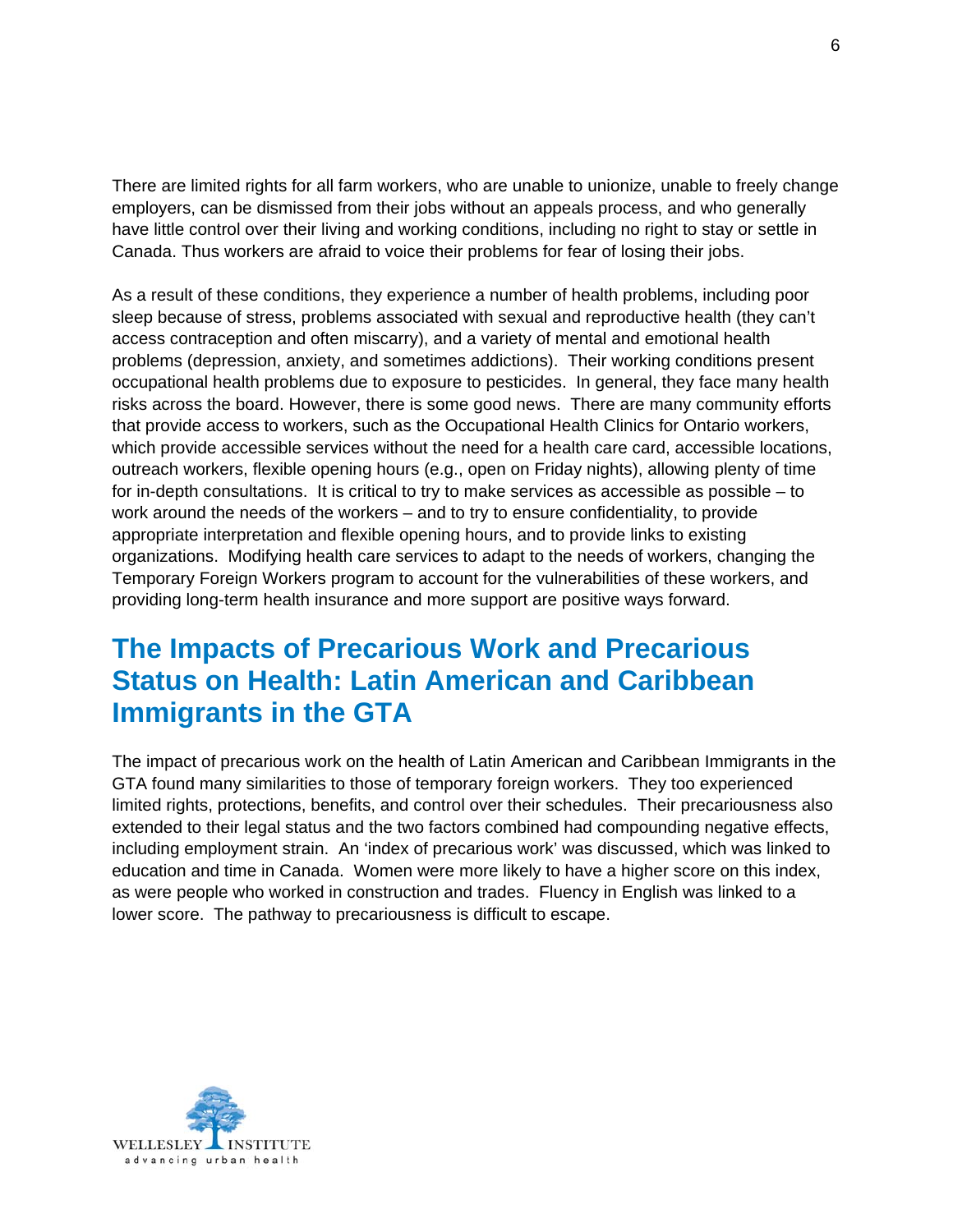#### <span id="page-9-0"></span>**Gender and Migration as Social Determinants of Health: The Case of Latin American Undocumented Workers in the Greater Toronto Area**

Finally, the experiences of gender and migration as experienced by Latin American undocumented workers in the GTA were discussed. The 'undocumented' include people who legally enter Canada, as well as 36,000 failed refugee applicants. Globally, there are about 30- 40 million undocumented workers, who are mainly concentrated in construction, manufacturing, hospital and domestic work. Many of these occupations are part-time or seasonal, precarious work with much variation in how workers are treated. Many workers pay into unions but are unable to access benefits. Once again, workers reported feeling afraid to speak to their bosses about what is happening to them. Many workers live with fear (of deportation, losing their job) and uncertainty, unable to plan for their futures. A 'web of exploitation' dominates their experience – many employers know that. However, a 'web of solidarity' does exist among many of the workers, which can provide at least some protection from their hardships.

### **Policy Recommendations**

The following recommendations were made:

- Strong need for advocacy for these vulnerable groups;
- More research on the experiences of these groups (e.g., on the challenges faced by undocumented workers – currently very little research done with this group in Canada);
- Provide more services which are accessible for these workers, supported by interpretation/translation resources, links to organizations that provide support with this kind of work, alternative therapies, etc. and make sure these services are welladvertised to these groups (and build on examples of good practice – e.g., the Occupational Health Clinics described above);
- Provide access to comprehensive long-term insurance;
- Change the Temporary Foreign Worker Program to address the underlying issues that these workers face;
- Build on good work of existing community organizations (there are reports of satisfaction with some services so learn from what's working and seek to replicate or adapt).

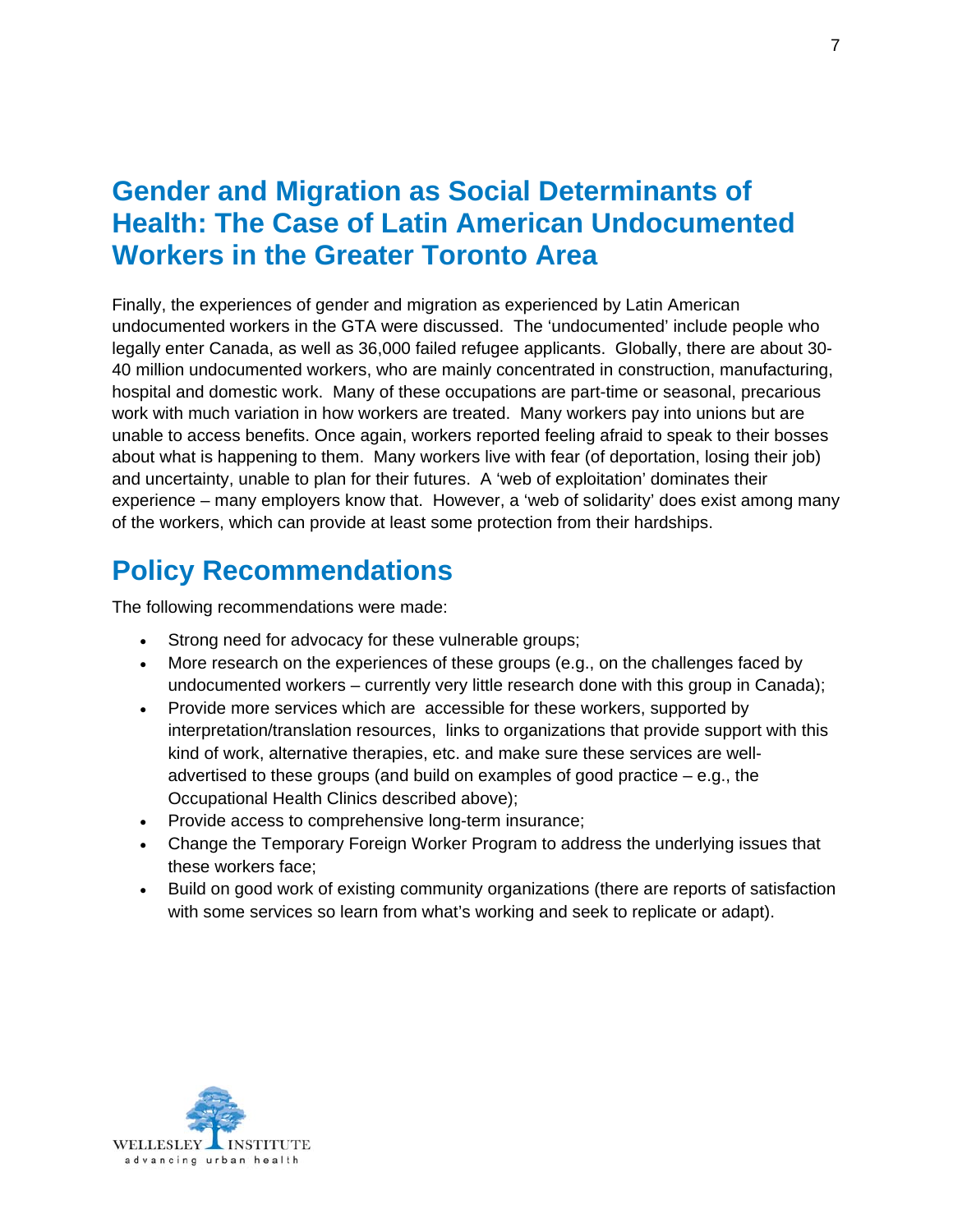## <span id="page-10-0"></span>**Section III- Reproductive Health**

#### **Undocumented Pregnant Women: What Does the Literature Tell Us?**

This is a synthesis of existing literature on the topic of undocumented pregnant women. At the time of this research, there were no Canadian studies on undocumented pregnant women, despite these women being a particularly vulnerable group. The synthesis was a literature review using worldwide articles between 1967 and 2009. Its inclusion criteria were left broad to capture as many issues facing the group as possible. After filtering through 204 retrieved articles, a final sample of 22 articles was kept for the synthesis.

The synthesis found that very little information exists on pregnancy-related issues with respect to undocumented women. The demographics of these women varied by host country; however the consistent features were that the women were young, single, low-income, and domestically employed, whether or not they were educated.

Undocumented status results in less access to and delayed and inadequate prenatal care. The women cited not having status and fear as being main reasons for not accessing the service. As a consequence, lack of prenatal care was associated with less favourable birth outcomes which in turn posed a greater cost to the health system. The women were less likely to receive an epidural and they had shorter hospital stays than documented women. Whether or not the women had more delivery complications and whether birth outcomes were favourable varied depending on the study. The authors suggest explanations for these conflicting findings such as the healthy immigrant effect and the protective role of close-knit families.

Reviews of available programs for treating undocumented pregnant women found that few policies exist to address the population's needs. Of existing programs, many were developed on an ad-hoc basis or using "patchwork" programming, which leads to confusion and reticence in care seeking behaviours. The existence of a healthcare worker serving these women was very beneficial. Some existing programs were highlighted for their successful features such as being able to mobilize a partnership between the hospital and the city, having trained patient advocates who are assigned to each woman to accompany them throughout their pregnancy, providing childcare education, and staff speaking the language of target population.

In summary, reproductive health care is greatly impacted by insurance status. Midwifery has provided vital care to the uninsured through provincial funding streams. However, uninsured women are still more likely to receive less prenatal care, ultrasound and other tests, and are more likely to choose home birth because of high hospital costs. More documentation on existing programs is needed. Using this documentation, stakeholders can keep informed on policies and resources. The organization of these services must take into account the unique aspects of each population, and having political participation can help mobilize resources.

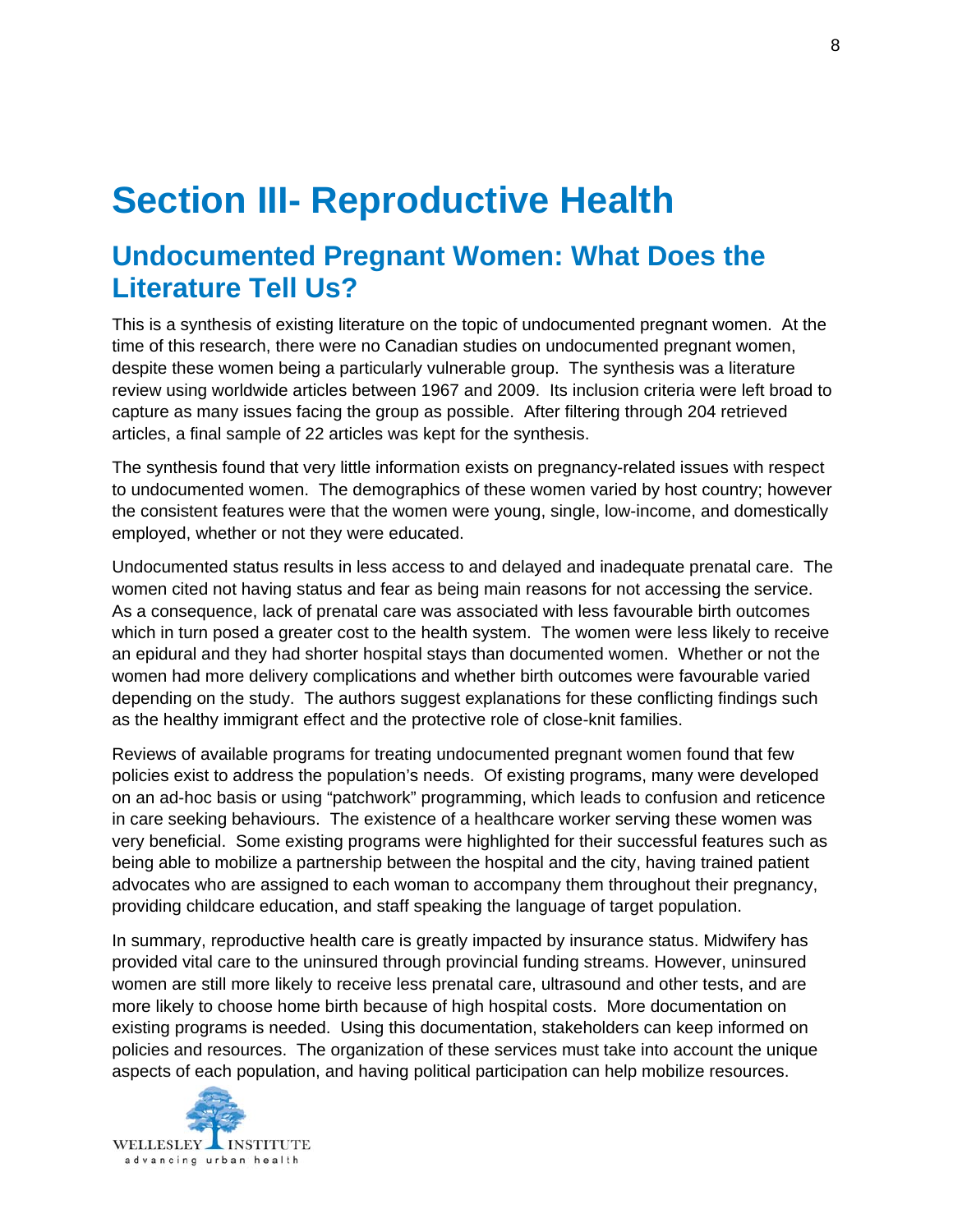<span id="page-11-0"></span>There needs to be a focus on treating these women in public health since it has an impact on society as a whole.

### **Providing Care to the Medically Uninsured Obstetrical Patient: A Chart Review**

The objective of this study was to assess the adequacy of prenatal care and perinatal outcomes for uninsured pregnant women presenting at two primary care centres in Montreal, Canada. The study was conducted using data from two retrospective cohorts of women at two family medicine practices serving multiethnic neighbourhoods. These programs had minimal costs for consultations, and financial assistance was available in one center.

The study demonstrated that uninsured pregnant women are at significant risk of late initiation and inadequate prenatal care. There is a high correlation between uninsured status and no permanent status among these women. These women sought and received prenatal care several weeks later and completed less testing than insured women. The Kotelchuck Index was used to compare dimensions of prenatal care to an American standard and found that not only were uninsured women presented late for prenatal care, they were more likely to receive inadequate care. However, once women start prenatal care, perinatal results are very positive. That is, once care commenced, there were no differences in route of delivery, epidural use, gestational age, baby weight, and post-partum visits, however other studies have linked late and inadequate prenatal care with perinatal complications for both the mother and the child. The authors suggest the null finding may be the result of selection bias or healthy immigrant effect.

Lack of appropriate prenatal care is against the principle of Canadian universal care and the International Rights of the Children. The findings of this study raise serious concerns about the safety of mothers and newborns in irregular immigration situations. More documentation is needed.

In terms of policy implications:

- The study found that uninsured pregnant women presented late for prenatal care and were more likely to receive inadequate care;
- This may have potential health implications that need to be better studied;
- The actual situation is chaotic and there needs to be some kind of policy for women to access care.

#### **Providing Obstetric Care to the Medically Uninsured: The Patient's Perspective**

This qualitative study aims to understand the experience of uninsured women receiving prenatal care at the Herzl Family Practice Centre (HFPC) in Montreal. Uninsured women who received care at the centre between 2004 and 2007 were contacted by telephone and interviewed face to

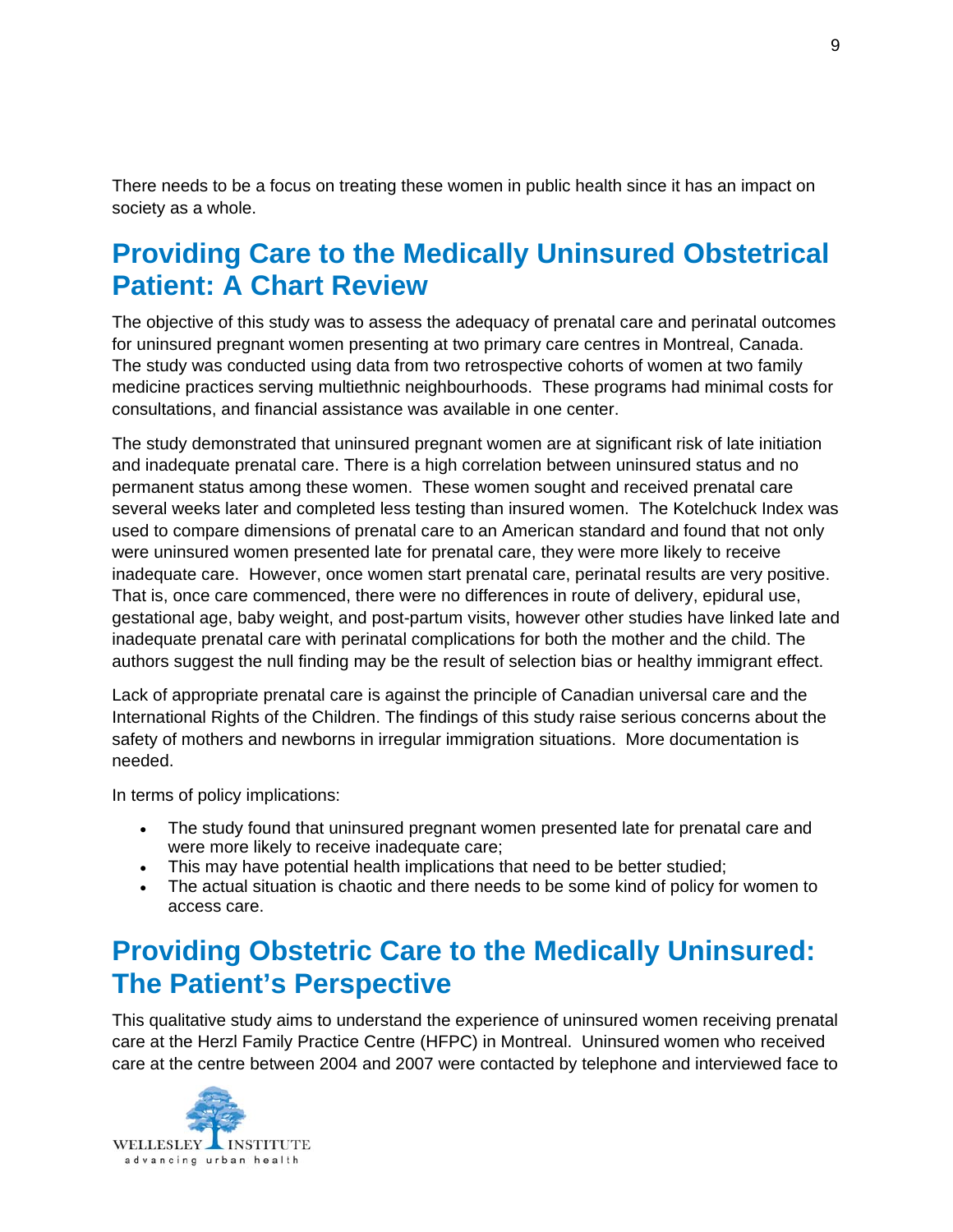<span id="page-12-0"></span>face. An interview guide was used to capture various experiences and women also completed a short demographic survey. Of the 43 uninsured women to receive care, contact was made with eight. All eight agreed to be interviewed. Presented here are preliminary results.

From the patient's perspective, HFPC made it easy for these women to access the care of a physician, and most women expressed that they did not experience discrimination by the staff members. All women felt a financial burden when having to pay for services and subsequently some began to self-manage their own care. Some of the women indicated group care may be a beneficial service to offer the women in order for them to communicate with other women in the same situation. Most of these women were well educated but slipped through the cracks. They were easily contacted through their old contact information, which suggests their lives were more stable. Most of the women in the study ended up getting medicare after their time at the centre, indicating they were only uninsured for the moment that they were pregnant. There could be a difference between the experiences of these women and those not interviewed.

In summary, uninsured women are willing to engage in care when in a non judgemental and supportive environment; however, self management of care as a result of financial constraints may lead to poorer outcomes. The authors assert that more research is needed to better understand the issues faced by uninsured pregnant women.

#### **Policy Recommendations**

The following policy recommendations were made to improve programs and services for uninsured pregnant women:

- Treating undocumented and uninsured pregnant women should be made a priority given its impact on the healthcare system;
- Trained patient workers who speak the same language as the patient should be made available to uninsured pregnant women;
- Political participation is needed to help mobilize resources for the successful implementation of these programs in hospitals and clinics;
- Organization of services must take into account the unique aspects of each population;
- New and existing programs should document demographics of uninsured pregnant women, their needs, and program effectiveness;
- Service providers should be well trained in the unique traits and needs of the population being served in order to minimize feelings of being discriminated and reticence towards services.

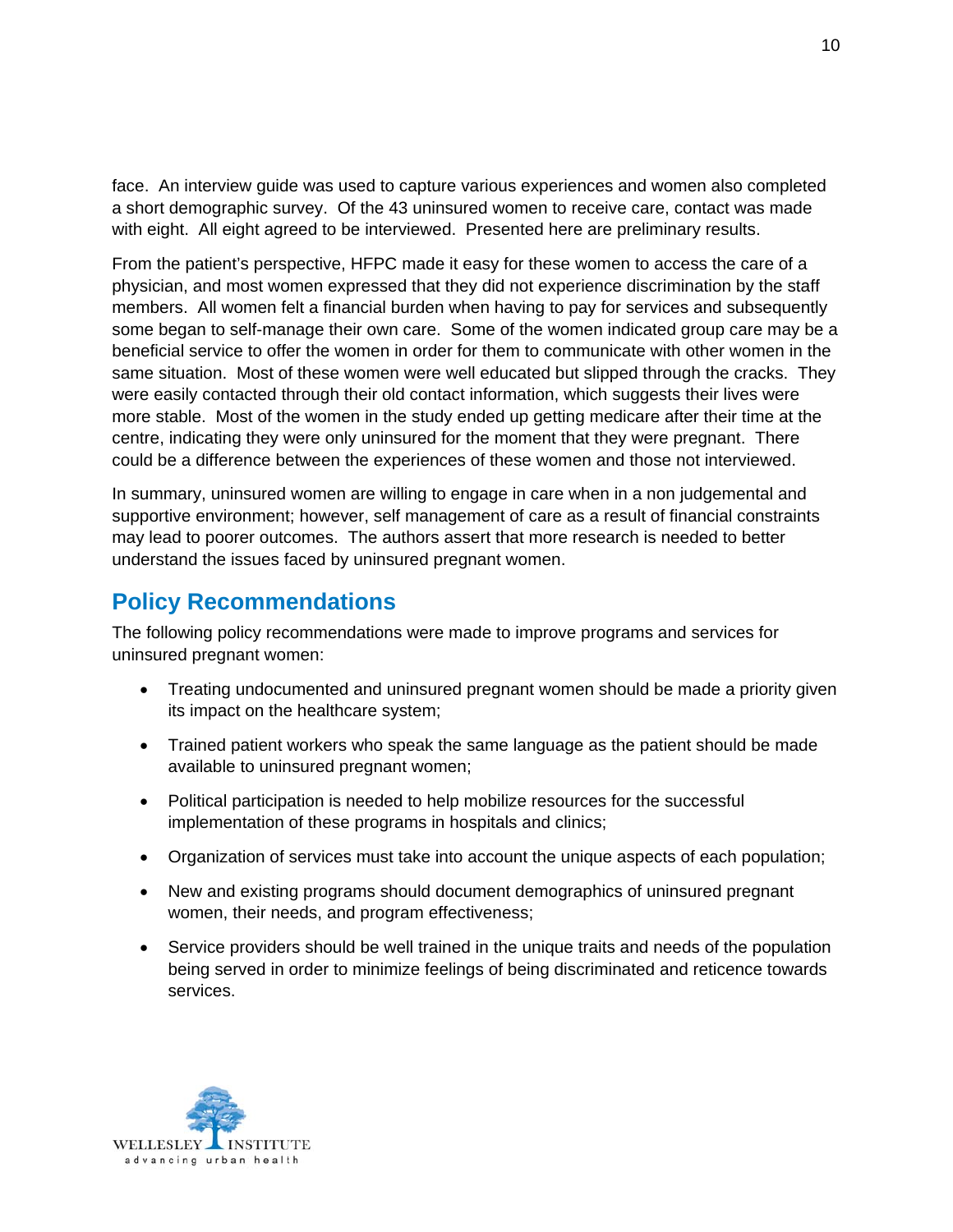## <span id="page-13-0"></span>**Section IV- Mental Health**

Findings from a number of qualitative studies on mental health presented at the conference revealed similar themes. Precariousness of work and legal status for many different groups of the uninsured (temporary workers, undocumented workers, as well as the socially excluded) has a definitive impact on mental health. Social factors are seen to be a major source of stress. There is emerging evidence of a correlation between lack of health insurance and mental health.

#### **Liminality and Mental Wellbeing among Non-Status Immigrants in Toronto**

Non-status/illegal immigrants tend to experience:

- Fear of isolation;
- Lack of control over their lives;
- Stigma;
- Poor social integration;
- No public protection;
- Socio-cultural and linguistic barriers;
- Domestic violence, and
- Structural/material barriers.

As a result, they suffer chronic stress, trauma, and depression, which can contribute to greater risk of psychiatric illness.

### **The Cost of Invisibility: The Psychosocial Impact of Falling Out of Status**

Many "illegal" immigrants are those whose status has changed from legal to illegal, and subsequently have been deprived of their rights, entitlements, and access to the social and economic pre-conditions of good health. They have no legal access to public services, including health care, and live in fear of deportation. This fear further prevents them from seeking services. Women face sexual abuse, and the population is vulnerable to violence and exploitation by employers, landlords, immigration consultants, etc.

#### **Policy Recommendations**

Adopt a "Don't Ask Don't Tell" policy regarding immigration status in order to provide services without fear and to accomplish the following:

• Provide safety by the police; this will ensure victims of crime are truly protected;

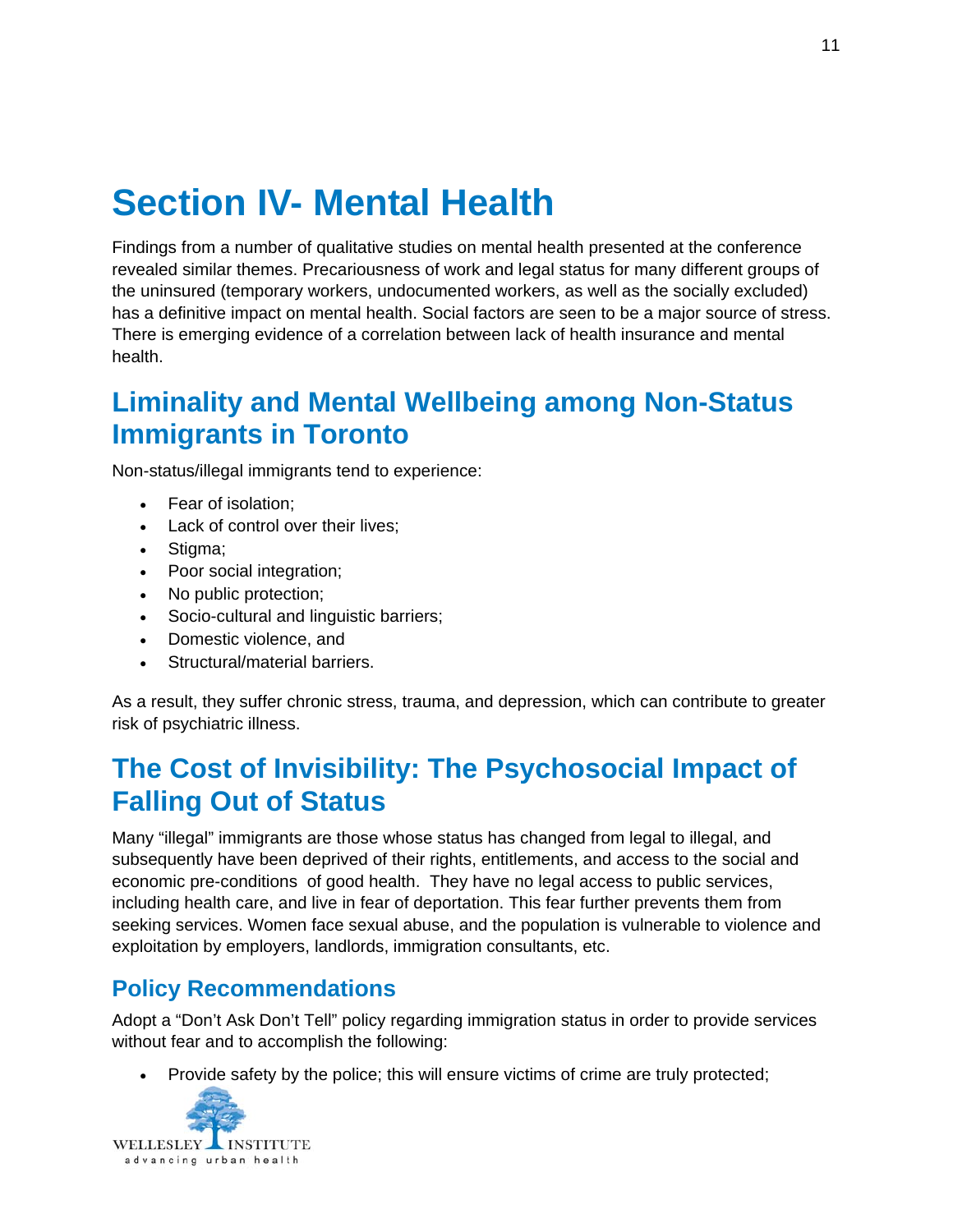- <span id="page-14-0"></span>• Prevent exploitation by providing full accessibility to the justice system;
- Provide accessibility to city services: health care, including mental health services, community services and programs, Employment Insurance, social assistance, etc;
- Employment authorization: access to work permits and work contracts
- Provide an effective path to regularization.

### **Women Living Without Legal Immigration Status: Health consequences and barriers to healthcare**

Research findings indicated that the precarious nature of migrant's lives may exacerbate existing health issues. Experiences of abuse and social isolation are very common among immigrants without status.

#### **Policy Recommendations**

The following recommendations were made:

- Intersectoral collaboration and initiatives are needed in order to better address the social determinants of immigrant health;
- Specific barriers leading to under-utilization of services by immigrants require immediate policy/practice initiatives;
- Underemployment/lack of employment and poverty are significant risk factors for the health of immigrants.

### **Health (In) Security: Examining Health Barriers of Undocumented Youth and Families and Policy Prescriptions for Health Access for All**

This study similarly found that undocumented youth have a minority mentality, and live under pervasive stress due to their status. There is a "consciousness of criminality" among this population, and they are in need of coping strategies and access to health services.

## **Policy Recommendations**

It was recommended that a "Don't Ask Don't Tell" model of service provision be adopted.

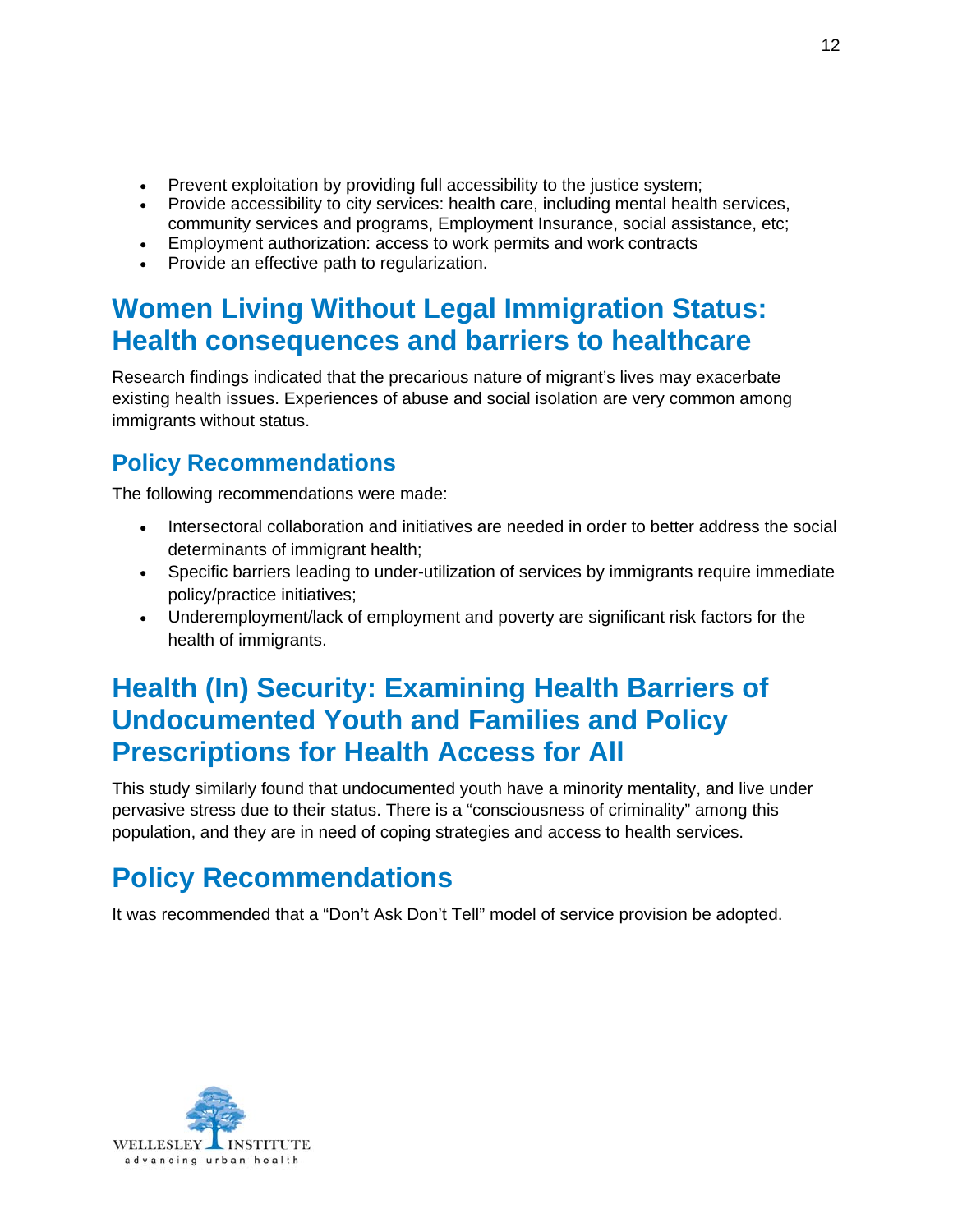## <span id="page-15-0"></span>**Section V- Women's Health**

### **Insurance status and colposcopic findings among women attending a colposcopy service for underserved women: an exploratory study**

Findings indicate that the uninsured do not follow up on colopscopy test results as often as the insured do. Factors contributing to poor colposcopic follow up include cost, age, severity of lesion, education, socio-economic status, wait times, and anxiety. Compared to insured patients, uninsured patients tend to be older. Language barriers, unemployment status, previous pregnancies, and inadequate PAP-smear examinations also contribute to lower follow-up statistics in the uninsured population.

The Bay Centre for Birth Control was provided as a model for service provision to women whose needs are not otherwise well met. These include the uninsured, new immigrants, and socially disadvantaged populations. The model of care integrates a family physician colposcopist, nurse case management, extensive pre-procedure counselling, and referrals to other health centres serving marginalized women if treatment is necessary.

### **Midwifery Care for Vulnerable Populations: Providing Care for Non-Insured Women in Ontario**

Most pregnancy related costs are not covered by midwifery care (such as labs, ultrasounds, hospital fees, consultation fees). Financial concerns may lead uninsured patients to prefer obstetrical care over midwifery.

## **Policy Recommendations**

When looking at women without insurance status, it was recommended that:

- Inter-sectoral collaboration and initiatives are needed in order to better address the social determinants of immigrant health and the intersectional influence of identity markers with biological and social/ ecological factors;
- Specific barriers leading to under-utilization of services by immigrants require immediate policy/practice initiatives;
- Underemployment/ lack of employment and poverty are significant risk factors for the health and wellbeing of new waves of immigrants.

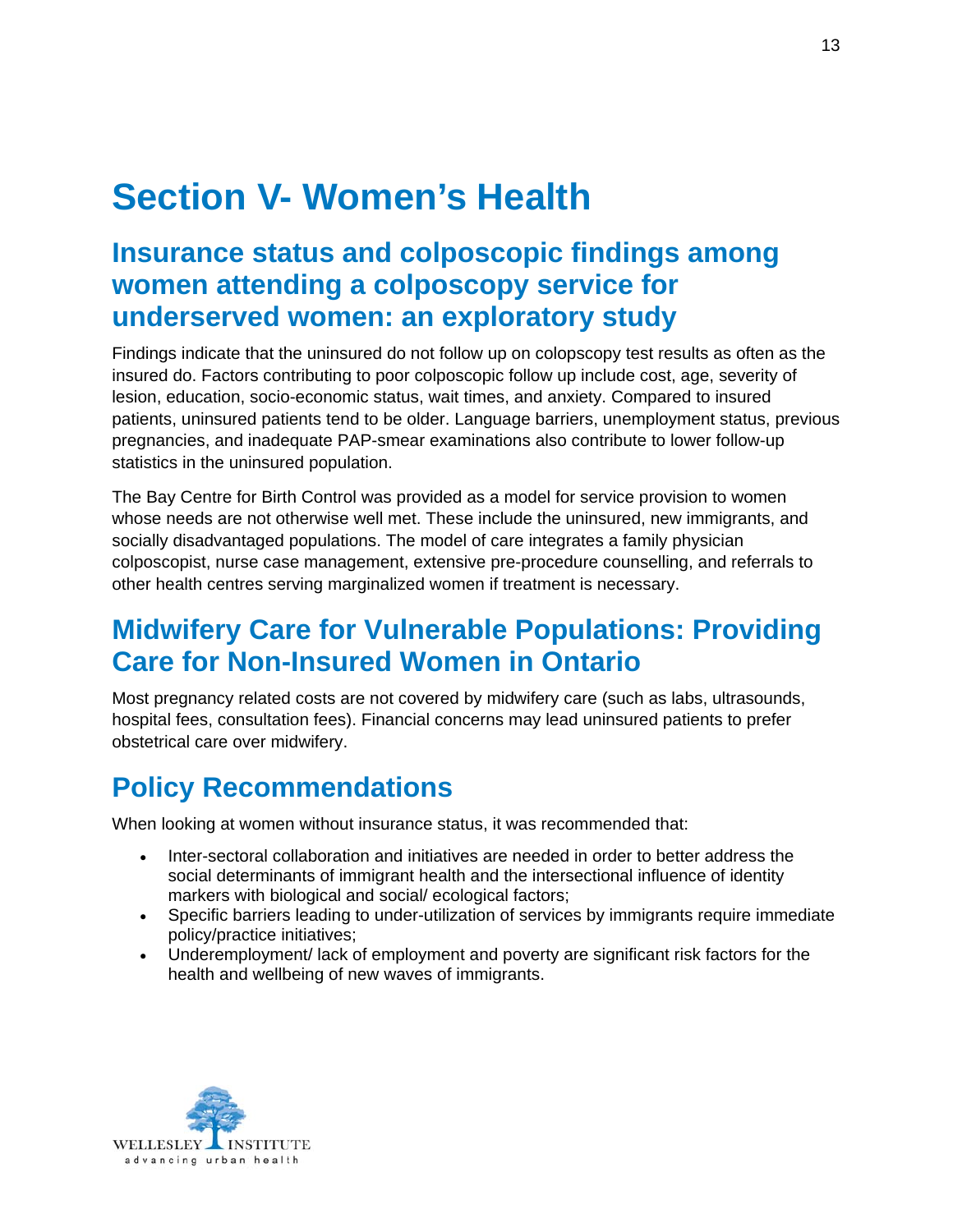## <span id="page-16-0"></span>**Section VI- St. Joseph's Health Centre – Institutional Action**

### **Challenges in Treating the Uninsured**

Located west of Bathurst in Toronto, Ontario, St. Joseph's Health Centre serves a diverse population. The hospital's mission and values are:

- Human dignity;
- Compassion and social responsibility;
- Supporting equitable access to healthcare services;
- Reaching out to the sick, disenfranchised and the disadvantaged;
- Acting as accountable stewards of the resources entrusted to them.

Obligations outlined by medical, nursing and other professional associations emphasize the importance of not discriminating based on socioeconomic status or ability to pay. Following these principles can be difficult for several reasons. There are varying costs to serving uninsured, therefore the impact on SJHC's resources are unpredictable. Also, decisions to treat uninsured can be controversial and staff conflicts over decisions may ensue. There are many avenues to providing assistance to the uninsured, and this can contribute to staff confusion and conflict: Do staff donate their time while on the job? Do they work on their time off? Donate their personal income?

To address these challenges, SJHC is developing a policy for uninsured patients. The policy is intended to support medical, clinical, and administrative decision making in the management and provision of treatment for uninsured patients. Its core principles include:

- Uninsured patients will not be turned away;
- Aside from emergent and urgent treatments, uninsured patients may also be accepted for elective services;
- SJHC will not pursue payment until a complete financial assessment is conducted. There will only be one bill unlike other hospital bills in order to streamline the process and make it easier for patients to manage.

These principles follow the hospital's code of ethics as no one will be turned away based on their inability to pay for services.

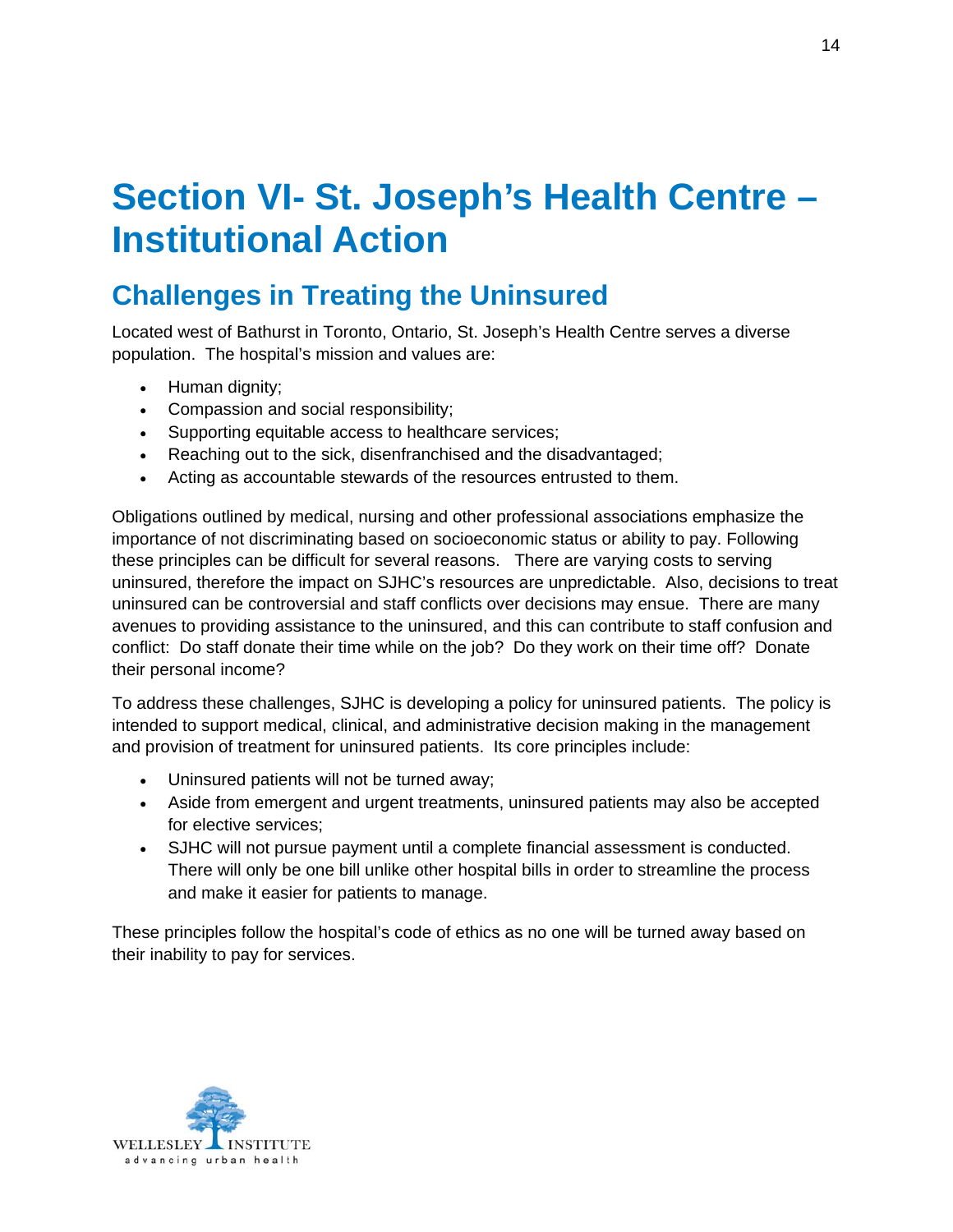### <span id="page-17-0"></span>**A coordinated approach to the uninsured and undocumented patients**

SJHC is currently researching the impact of insurance status on the delivery of emergency healthcare to the uninsured. The research initiative aims to better understand the access barriers faced by the uninsured population, as well as the impact on healthcare providers. Analysis was conducted over 9 months with 267 uninsured patients, 60% of whom were non status, 19% of unknown status, 11% in-process, 6% landed immigrants.

The most uninsured hospital stays were seen among walk-in non-obstetrical patients. Due to high costs, the uninsured do not want to be re-admitted to receive prolonged care. They leave the hospital as early as they can only to be readmitted later, which is a greater strain to the healthcare system. Uninsured patients also shop around different health service providers, and their care can be fragmented.

#### **Investigation of the impact of patient insurance status on the delivery of health care to uninsured patients visiting the St. Joseph's Health Centre emergency department**

Currently, SJHC is conducting a study to investigate how patient insurance status impacts the delivery of health care to uninsured residents of Ontario and non-residents of Canada visiting the emergency department. The goal of this study is that clinical and administrative staff will be aware of the barriers at multiple points in the delivery of health care to uninsured patients and will be better able to coordinate their treatment of uninsured patients. Patients will ultimately be better cared for.

### **Policy Recommendations**

SJHC suggests that care to the undocumented/uninsured must be aligned with the system, and recommends all the LHINs to commit to a development process to include:

- Shared payment agreements;
- Shared patient information among healthcare providers;
- Safe data collection;
- Consideration for patient status and financial assessment.

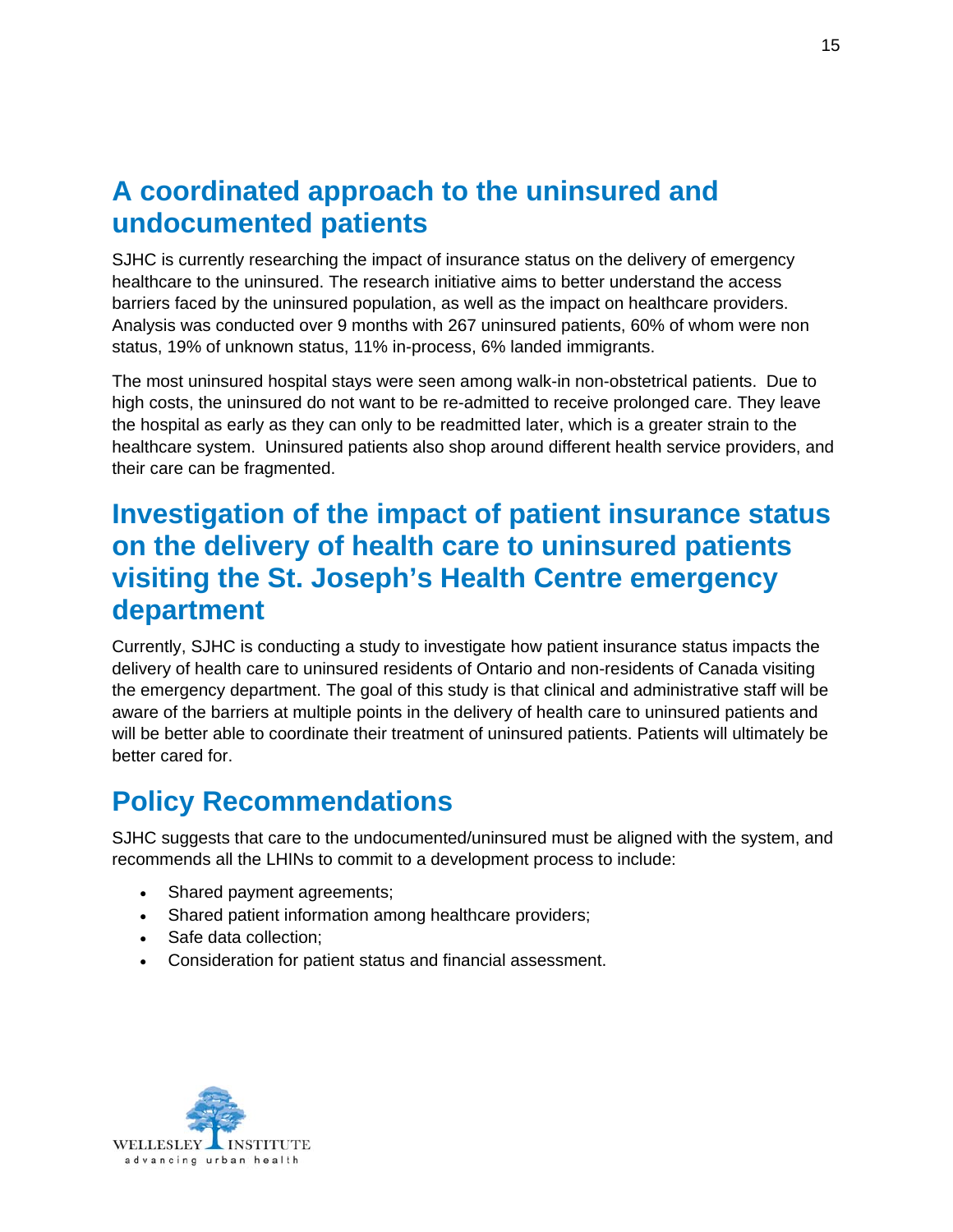## <span id="page-18-0"></span>**Session VII- Service Delivery Action**

### **Working with a Hidden Population: the Experience of Front-Line Workers who Provide Services to Non-Status Immigrants in Toronto**

Front line workers observe that most of the services needed by non-status immigrants (NSI) are health related, followed by legal services, and then employment. These organizations struggle with assuming the role of "gate-keeper" for services.

#### **Policy Recommendations**

- 1) The government should provide help to community organizations;
- 2) There should be development of amnesty organizations and regularization;
- 3) Canada should focus on training workers within the country;
- 4) Discussions about NSI should be legitimized;
- 5) Resource allocation needs to be questioned for access to services.

### **Overcoming Barriers to Health Care through Identification Programs**

The 2007 Street Health Report demonstrated that 37% of the people facing issues with access to health care are those who do not have ID (i.e. their health cards). The Direct Service Response was established for ID replacement and safety.

The barriers seen in obtaining and retaining ID include lack of resources, no mailing address, and involvement in a child welfare system, not knowing complete birth information, or having parents with illegal immigration status. Citizenship and immigration documents are expensive, and there is a long wait period for document replacement.

#### **Denial of Health Insurance to New Canadians**

Medically uninsured immigrants are a vulnerable population. Access inequities are present in the health care system of Canada. The attitude towards immigrants is not always positive. Emergency services costs are very high and not all immigrants can afford these costs. Furthermore, there is a feminization of immigration which is becoming a huge problem—many of these immigrants go into sex trade.

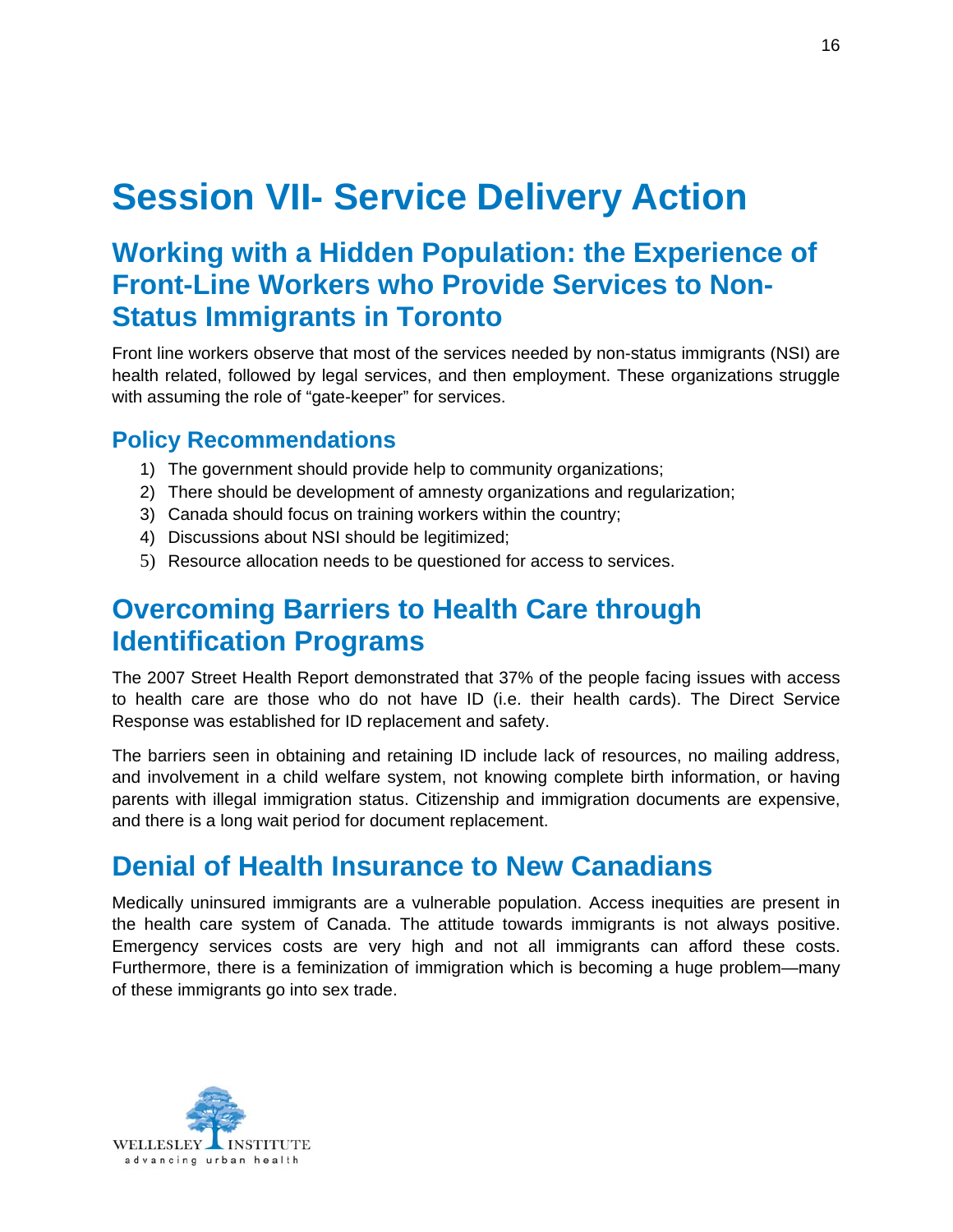#### <span id="page-19-0"></span>**Policy Recommendations**

- 1) Legality should have nothing to do with the provision of health care;
- 2) Health care should be provided regardless of status, income, and legal status.

#### **Improving Mental Health Services Access for Immigrants, Refugees, and Non-insured People with HIV/AIDS**

Newcomers have accounted for 20% of all HIV cases in Canada. There is a gap between health care coverage and the population that is suffering. Stigmas attached to the condition have a negative health impact. Mental health issues are also more common in newcomers who are non-status.

#### **Policy Recommendations:**

- 1) Provide counseling for newcomers;
- 2) Advocacy for a Mental Health Strategy;
- 3) Mobilize ethno-racial leaders against HIV stigma;
- 4) Advocacy to provincial and federal government for an AIDS strategy;
- 5) Focus resources on capacity building;
- 6) Ensure systemic accountability both in the government and the service providers.

## **Section VIII- Policy Action**

#### **Migrant Health: Framing the Discourse on Health Care Access for the Uninsured and Undocumented within Social Justice and Human Rights**

Migration is a social justice issue. Solutions need to centre on a social justice, equity, and human rights framework. All migrants should be accorded clear rights and entitlements to health care. There is a need to rework the definition of citizenship, so that it includes a more robust set of social and health rights for all global citizens, irrespective of nationality, country of residence, or immigration status. Framing migrant health as a social justice issue helps it to go beyond the human rights discourse, which, although important, is subjected to some troublesome limitations. It is imperative to advocate for migrant health and push for changes in the health care system, training and compensation arrangements to address the underlying social determinants of health. National and international laws need to be invoked in order to support the rights of migrants who may be unfairly treated/refused right to stay/coverage. Awareness

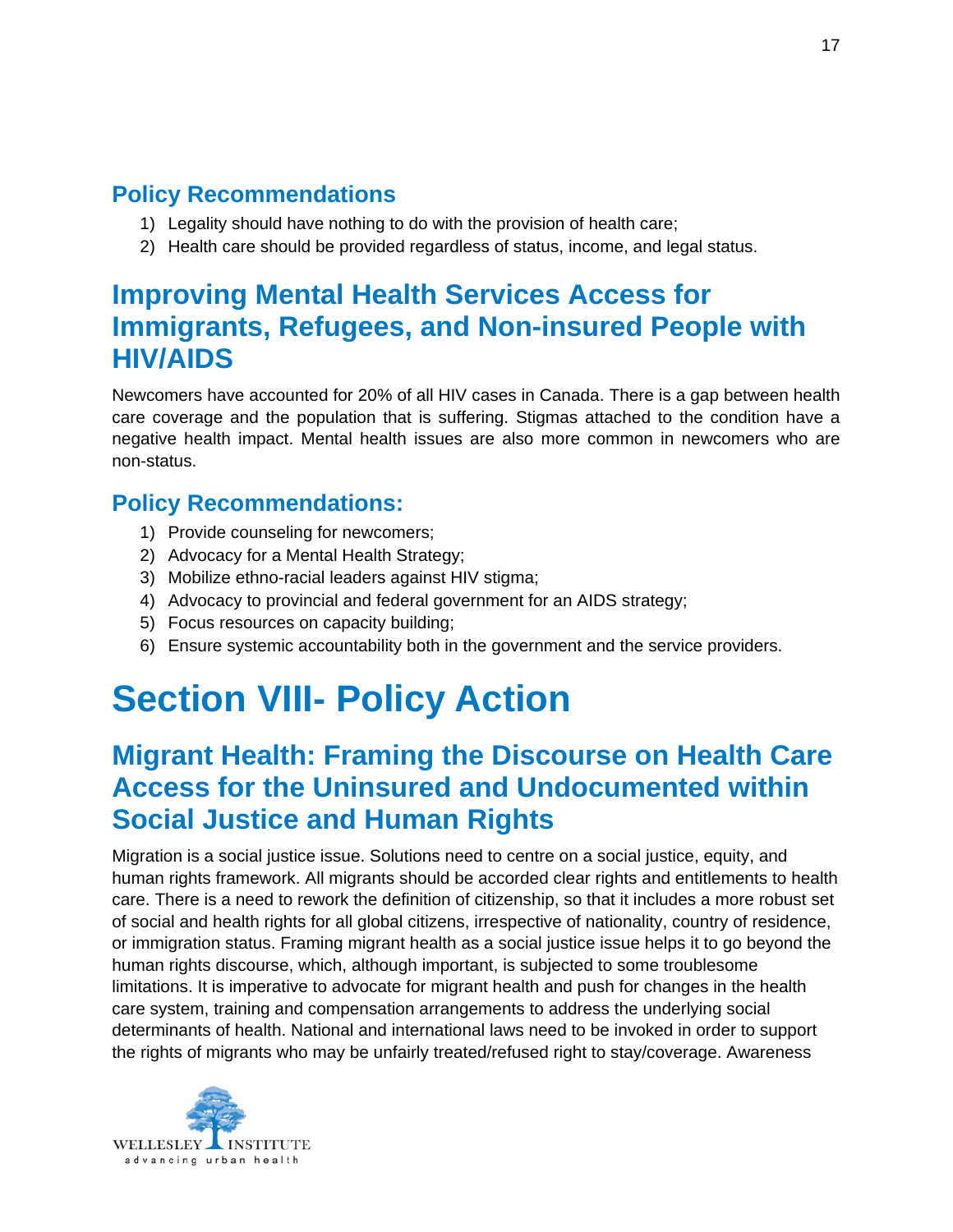<span id="page-20-0"></span>must be raised regarding the practical challenges faced by educational and health care providers in providing access to immigrants with precarious status.

## **Litigating Access to Healthcare for the Undocumented**

The Interim Federal Health (IFH) Program plays a transitional role only, and is not designed to offer the same comprehensive medical coverage as provincial health insurance. The benefits are generally meant to be limited to:

- essential health services for the treatment and prevention of serious medical/dental conditions (including immunizations and other vital preventative medical care);
- essential prescription medications, and non-prescription life saving medications;
- contraception, prenatal and obstetrical care; and
- the Immigration Medical Examination for individuals who are unable to pay for it.

The case of Nell Toussaint was discussed. Nell Toussaint has lived in Canada without lawful status for many years. She has worked and paid taxes, but was refused coverage under the IFH program. Regarding *Toussaint vs. Canada*, it is argued that the denial of healthcare coverage under the IFH Program violates Nell's right to equal benefit of the law without discrimination on the grounds of both disability and citizenship. In addition, it increases her risk of life-threatening illness and has interfered with the right to life.

The case has the potential to profoundly broaden the range of those eligible for health coverage under the IFH program.

### **Getting It On The Agenda: Access to Healthcare for the Uninsured and Undocumented in Canada**

Many people are not covered in the province – either they are non-status, are precarious status migrants, are immigrants with status but without health insurance, etc. If we adopt Kingdon's framework (see Kingdon, J. W. (1995). *Agendas, alternatives, and public policies (2nd ed.) New*  York: Longman), and view policy through a 'problems, proposals and politics' lens, and if all three of these aspects move together, then we can create a policy 'window'.

Policy can be viewed from different perspectives.

- **Problems** 
	- How is the issue seen?
	- How framed?
	- Focusing event?

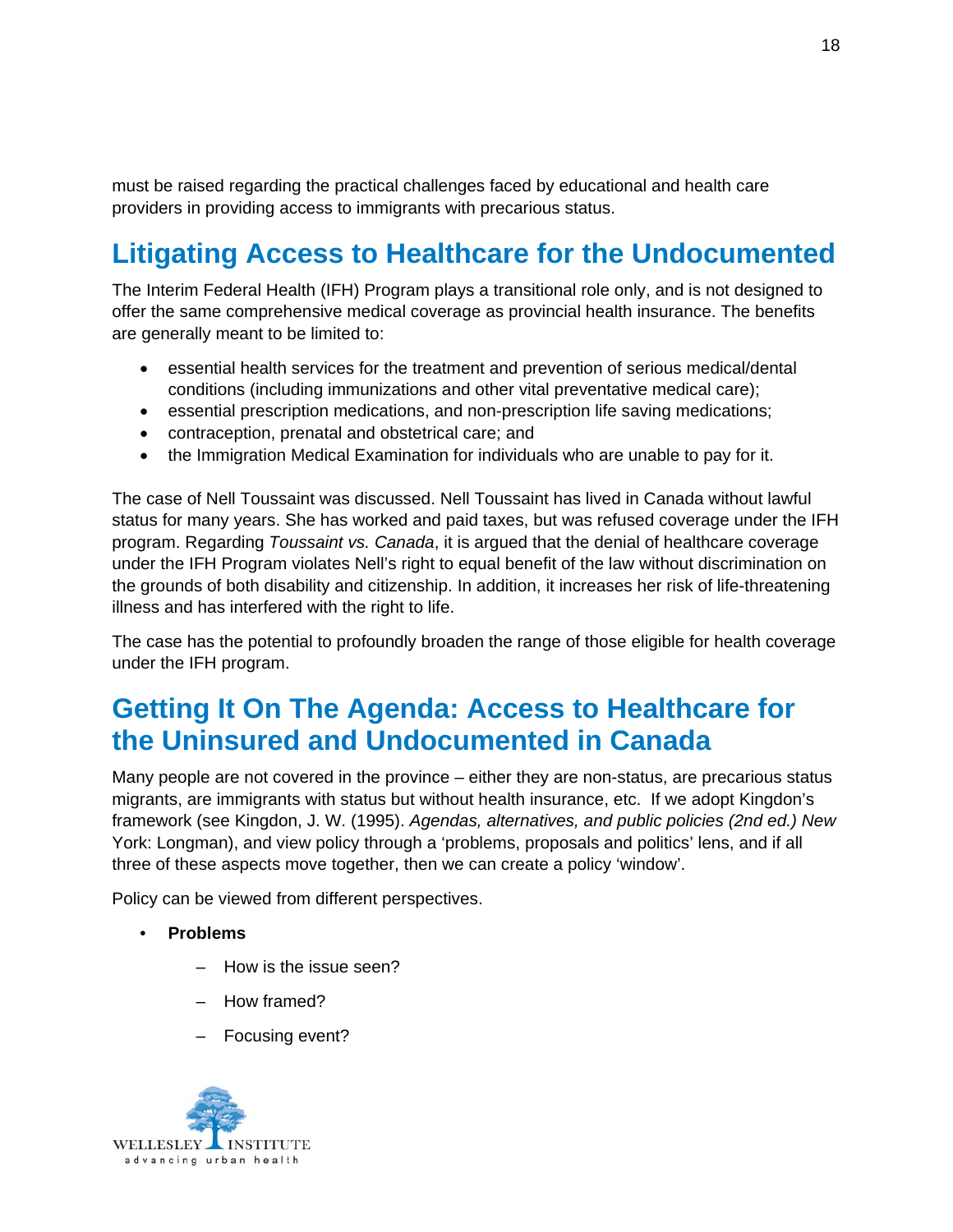- <span id="page-21-0"></span>• **Policy/Proposals** 
	- Seen as feasible?
	- Compatible with values?
	- Appeal to the public?
	- Cost-effective?
- **Politics** 
	- Is the political climate favourable?
	- What is the public mood?
	- Is there social pressure on this issue?

There are limits to this approach in that it implies a rational, linear pathway from evidence to policy when the reality shows that this is not the case. In addition, there are a number of enablers and barriers to each aspect. Nonetheless, merging the streams and getting access to the undocumented and uninsured on the agenda can be achieved through the following mechanisms:

- Research to guide action, particularly cost data and qualitative data
- Political empowerment of groups and creating safe spaces for organizing
- Short-term wins to bolster the movement, and demonstrate effectiveness
- Long-term vision to guide the process, developed by the affected communities

#### **Negotiating Access to Public Goods: Providing Healthcare to Toronto Immigrants with Precarious Status**

The purpose of this project is to examine the institutional and policy changes taking place in two clusters of public institutions (healthcare and education) that work directly with precarious status migrants. The researchers asked questions relating to the challenges managerial and frontline workers face when serving precarious status migrants, how organizational practices and mandates of institutions changed in the process of working with or offering services to precarious status migrants, and how policy directions changed (or not) in health and education as a response to the demands for public services by precarious status migrants and their advocates. Focus groups and key informant interviews with senior and middle management,

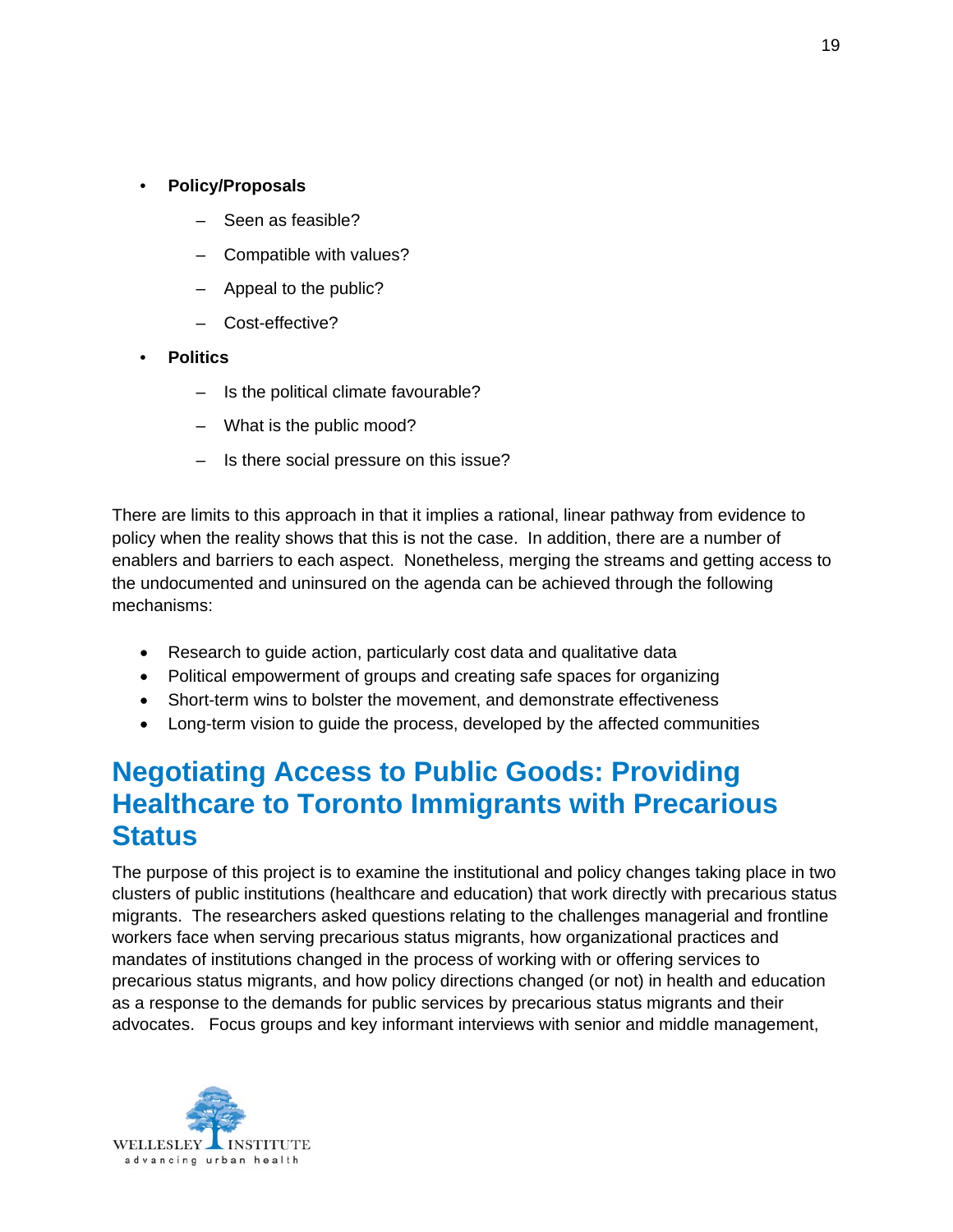<span id="page-22-0"></span>frontline workers and advocates to map organizational and policy changes in health and education are being conducted.

Findings to date show that frontline workers (healthcare workers and advocates) used various different strategies to negotiate access to health care for Toronto immigrants with precarious status, including networking (informal arrangements), brokering (negotiating to waive fees, get free beds, etc.) informal referrals, providing a bridging role, etc. Yet they are also faced a number of limitations in providing these services, such as limited resources (for example, funding constraints, increasing numbers of precarious status clients), personal strain, and bureaucracy.

The political landscape of policy options is complex and requires negotiating between the biomedical and social determinants of health values and perspective on the one hand and resident to citizen status on the other.

### **Policy Recommendations**

- The drivers of global migration must be considered in greater detail. Canadian complicity in the generation of conditions that force migration needs to be acknowledged;
- Social justice analysis needs to be incorporated into research since a human rights approach alone is not enough to ultimately fully realize those human rights.
- Research can be used to galvanize political will necessary for achieving social justice; qualitative research can capture people's lived experience (and is an important part of 'telling the story').
- Addressing these issues requires a diversity of tactics, whereby everyone can contribute to a larger shift
- A policy framework that emphasizes a social determinants of health perspective and membership available to all is required
- Language is important and using the language of human rights needs to be used in institutions to move away from the idea of health as a commodity and to bridge the gap between the values of politics and those of people
- Institutional racism can be addressed through curriculum for doctors, other health providers and researchers so that they are aware of, and can question and challenge discrimination

It is important to acknowledge short-term wins such as:

- Elimination of the 3-month waiting period for new immigrants;
- More support to Community Health Centres, who provide care to the uninsured;
- Explicit "Don't ask, Don't tell" policies regarding immigration status in all health care institutions, and training of front desk staff;
- Public education campaigns, partnering with allies in education and public health.

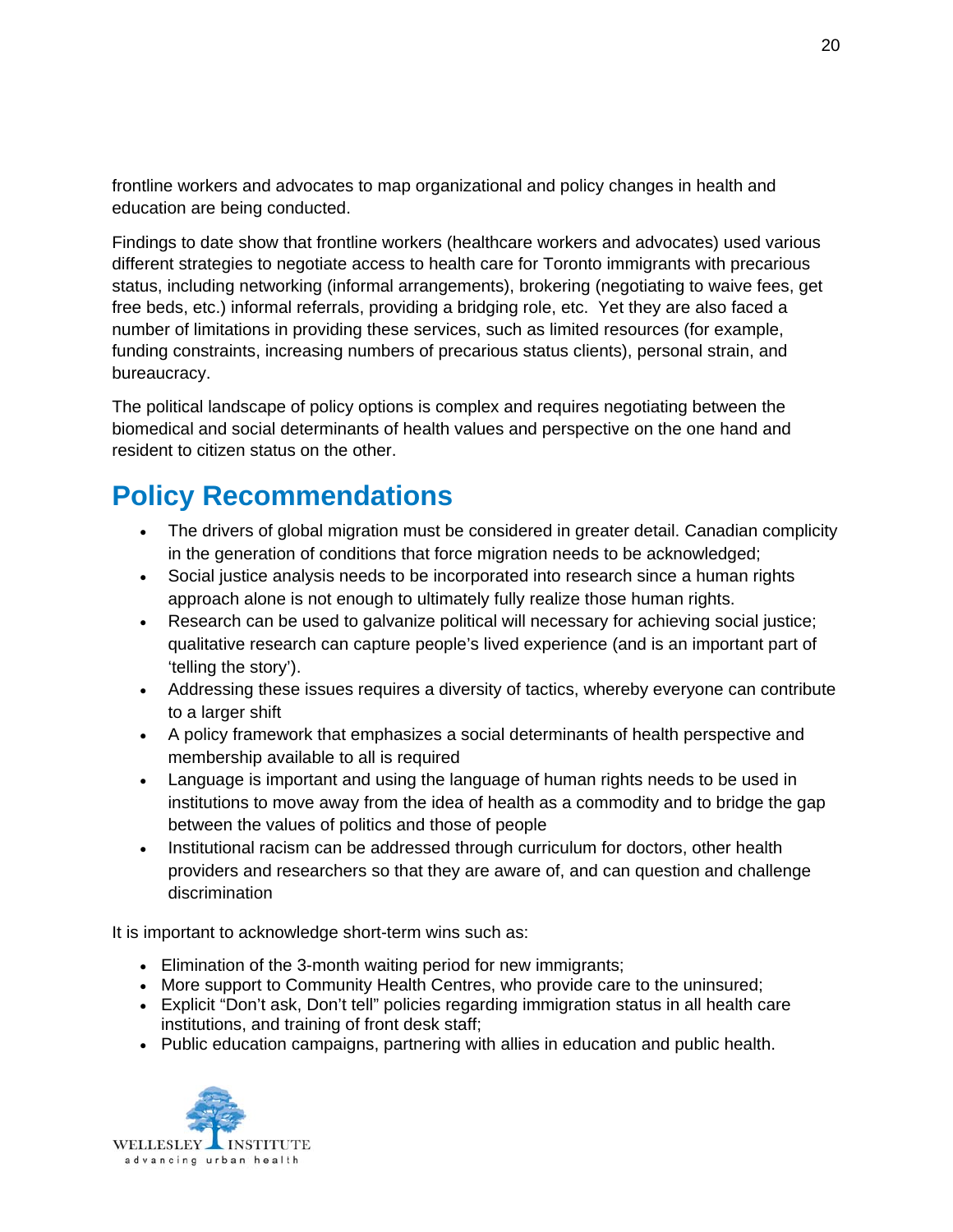## <span id="page-23-0"></span>**Conclusions**

In addition to specific findings and implications, a number of consistent themes appeared in research and discussions within the sessions throughout the conference.

Inequitable access and treatment of women within the health system is an ongoing problem. It was seen that whatever the medical/access problem, it is generally more severe for women

Racism—well documented as a wider determinant of health and overall social inequalities shapes the experience of many uninsured and undocumented newcomers. Racist and xenophobic assumptions define the discourse around the uninsured, and therefore potential solutions must take into account diversity and anti-racist analysis/action.

The underlying theme of the conference remained that there is a considerable negative impact of living in Canada without health insurance, and that policy initiatives must be taken to provide equitable access of services to these populations.

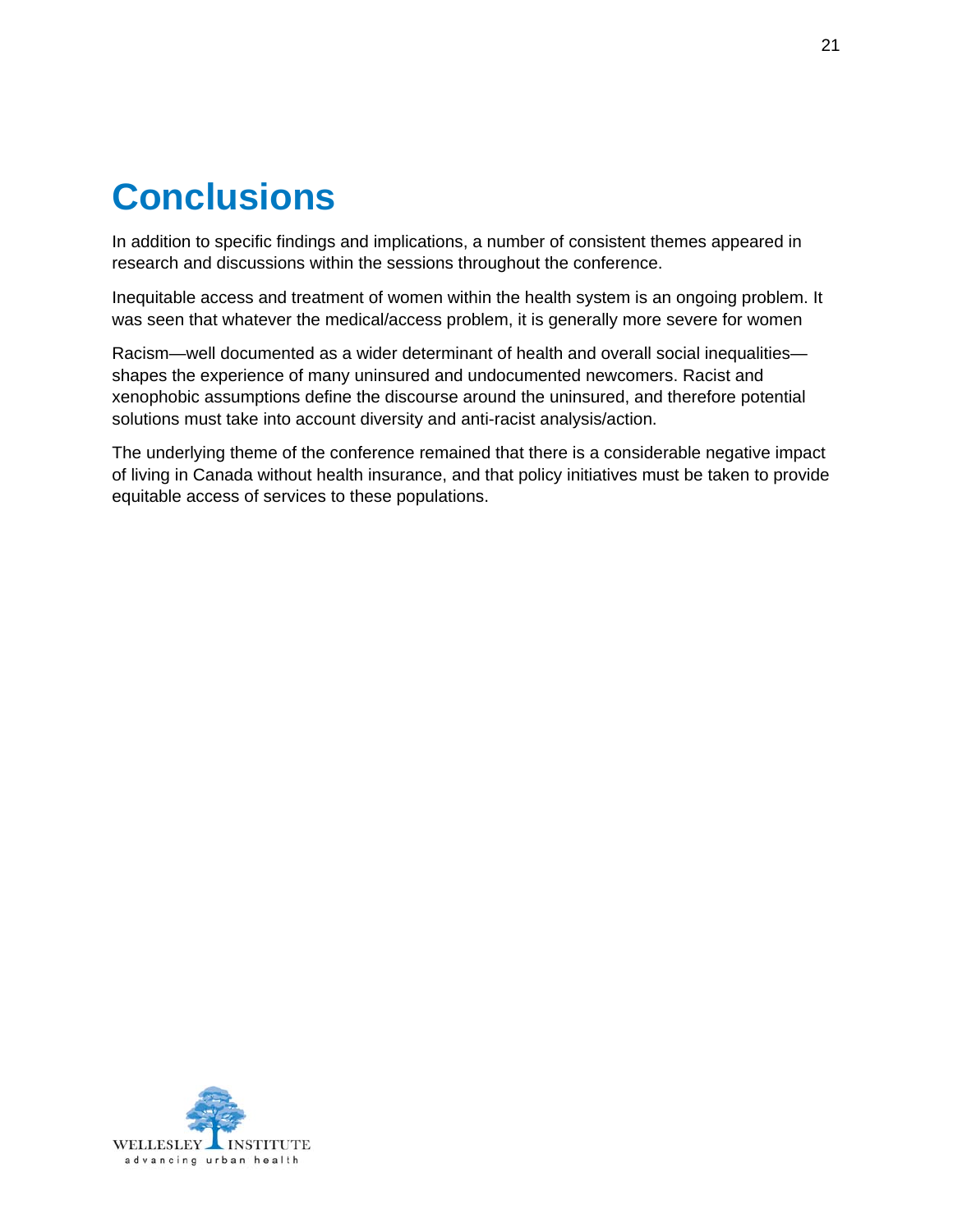## <span id="page-24-0"></span>**Appendix: Conference Program**

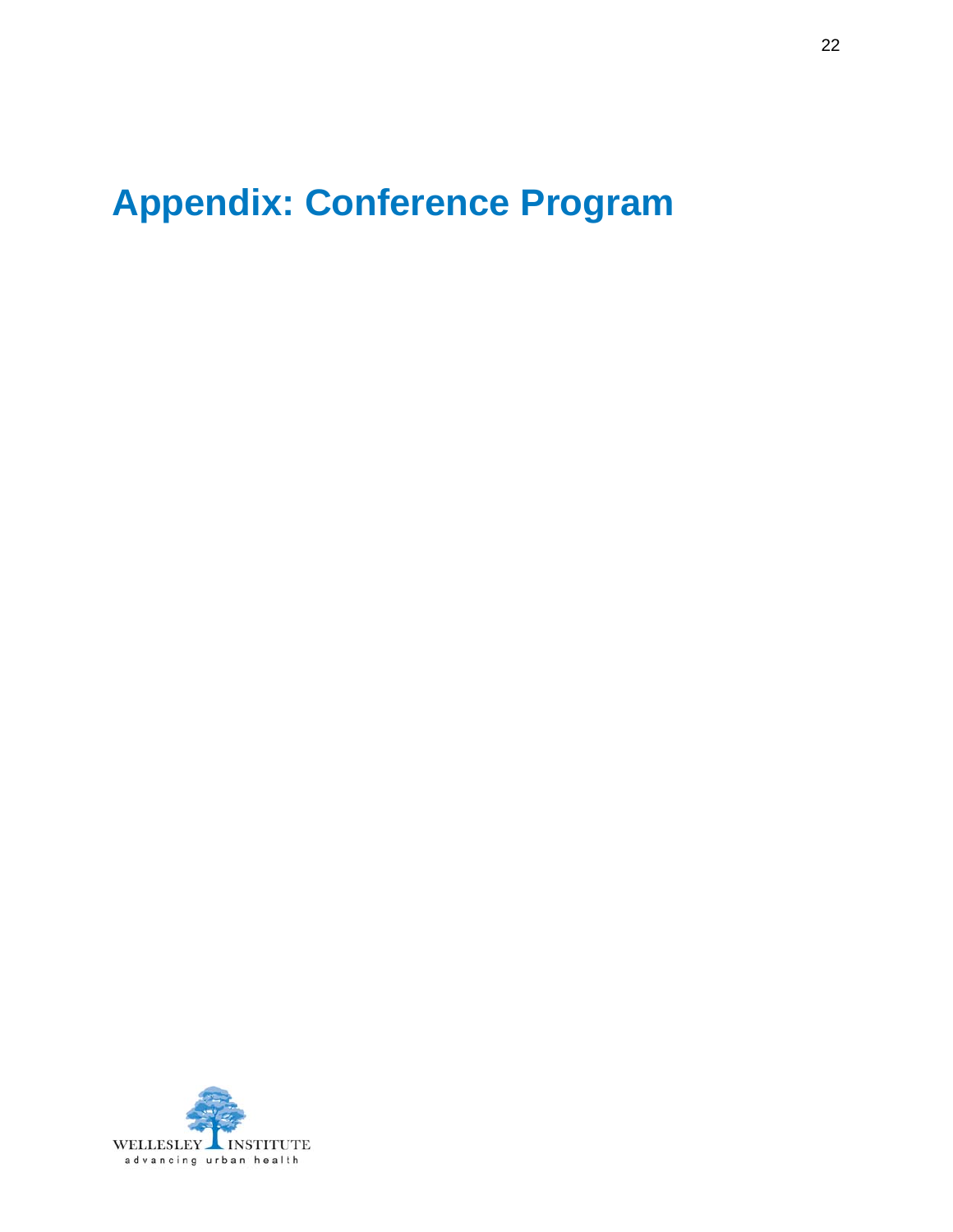#### *Research Conference*: Research on Healthcare for the Undocumented and Uninsured: Systems, Policies, Practices and their Consequences

Presented by:

*Women's College Hospital's Network on Uninsured Clients Wellesley Institute Lawrence S. Bloomberg Faculty of Nursing, University of Toronto York Institute for Health Research (YIHR), York University* 

The Women's College Hospital's (WCH) Network on Uninsured Clients, Wellesley Institute, Lawrence S. Bloomberg Faculty of Nursing, University of Toronto and the Institute for Health Research at York University are jointly hosting a one-day research conference in Toronto, Ontario. The conference aims to gather local academic and community researchers with interest in health services for uninsured and undocumented clients.

- Date: Friday February 12, 2010
- Time: 9:00 a.m. 4:00 p.m. Registration opens at 8:30 a.m.
- Location: 155 College Street, Suite 610 Health Sciences Building University of Toronto (Map enclosed)

The goals of the conference include:

- To document and share research on the health and health care for undocumented and uninsured clients;
- To bring researchers together to coordinate and collaborate on their research efforts; and
- To produce and disseminate a summary report and policy recommendations based on the research findings and discussions that emerge at this conference.

Advanced registration is required for attendance.

For registration and other information, please contact [linda.gardner@wchospital.ca](mailto:linda.gardner@wchospital.ca)







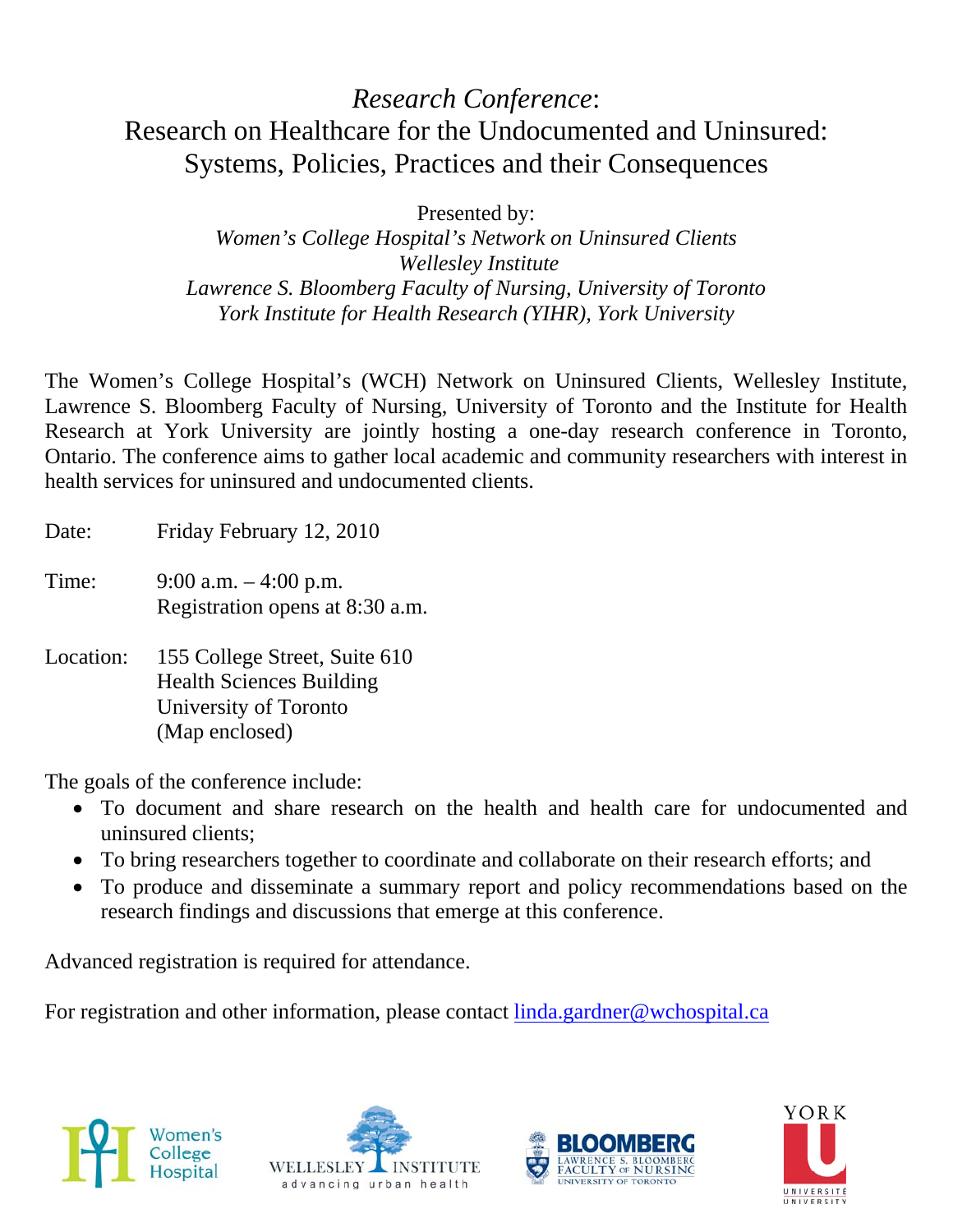#### *Research Conference*: Research on Healthcare for the Undocumented and Uninsured:



Health Sciences Building, 155 College Street, Room 610

The venue is located within walking distance of Queen's Park subway station on the Yonge-University-Spadina line. For more information on schedules and routes, please visit [www.ttc.ca](http://www.ttc.ca/).

"Pay and Display" parking is available at 240/256 McCaul Street.







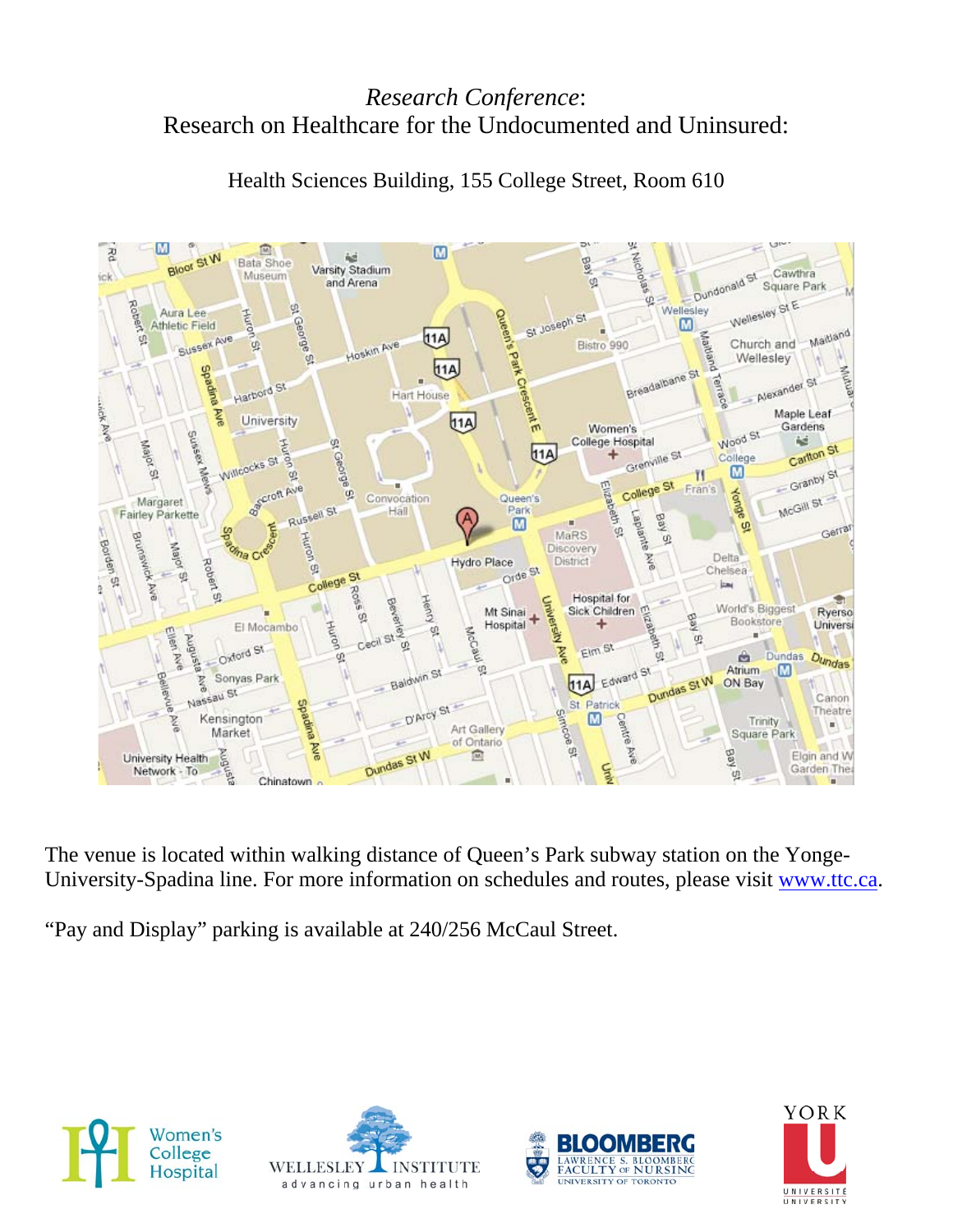#### *Research Conference*: Research on Healthcare for the Undocumented and Uninsured: Systems, Policies, Practices and their Consequences

Health Sciences Building, 155 College Street, Room 610

|              | Agenda – February 12, 2010                                                                              |
|--------------|---------------------------------------------------------------------------------------------------------|
| 8:30-9:00    | <b>Registration, Refreshments, Muffins</b>                                                              |
| $9:00-9:05$  | <b>Opening: Angela Robertson, Director, Equity &amp; Community Engagement, Women's College Hospital</b> |
| $9:05-9:15$  | Welcome: Marilyn Emery, President & CEO, Women's College Hospital                                       |
| $9:15-9:30$  | <b>WCH Network on Uninsured Clients:</b>                                                                |
|              | Michele Landsberg, a Founding Member & WCH Board of Directors Member                                    |
| $9:30-10:15$ | "Access Denied"<br><b>Keynote:</b>                                                                      |
|              | Atulya Sharman, Community Legal Worker, South Asian Legal Clinic of Ontario                             |
| 10:15-10:30  | <b>Towards Access: The Uninsured and an Equity Agenda:</b>                                              |
|              | Bob Gardner, Director Healthcare Reform & Public Policy, Wellesley Institute                            |
| 10:30-10:45  | <b>Refreshment Break</b>                                                                                |
| 10:45-12:00  | <b>Concurrent Sessions: A,B,C, D</b>                                                                    |
| 12:00-1:00   | <b>Lunch, Networking, Information Tables</b>                                                            |
| $1:00-2:30$  | <b>Concurrent Sessions: E,F,G,H</b>                                                                     |
| $2:30-2:45$  | <b>Refreshment Break</b>                                                                                |
| $2:45-3:50$  | <b>Concluding Highlights and Implications: Discussion and Wrap up</b>                                   |
|              | <b>Bob Gardner, Wellesley Institute</b>                                                                 |
| $3:50-4:00$  | <b>Closing: Linda Gardner, Diversity &amp; Community Access Coordinator, WCH</b>                        |

Presented by: *Women's College Hospital's Network on Uninsured Clients Wellesley Institute Lawrence S. Bloomberg Faculty of Nursing, University of Toronto York Institute for Health Research (YIHR), York University* 







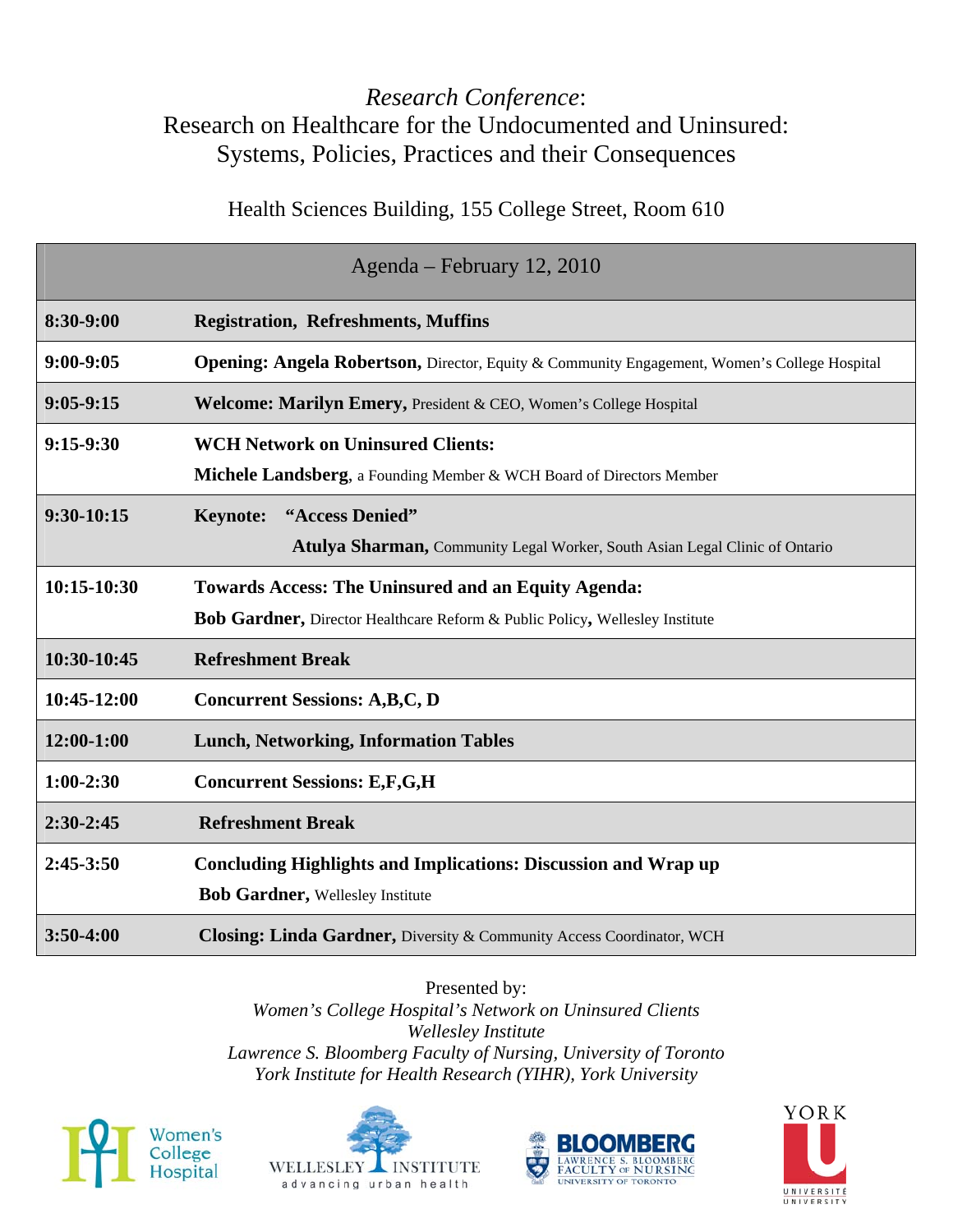#### *Research Conference*: Research on Healthcare for the Undocumented and Uninsured **Concurrent Morning Sessions: 10:45 a.m. – 12 noon**

| $\mathbf{A}$       | <b>Inequitable Access</b>                                                                                                                                                                                                                                                                              |
|--------------------|--------------------------------------------------------------------------------------------------------------------------------------------------------------------------------------------------------------------------------------------------------------------------------------------------------|
|                    | Soheila Pashang: Accessing health care: Experiences of Non Status Women in Toronto                                                                                                                                                                                                                     |
| <b>Room</b><br>610 | Yogeeta Sharma, Margareth Zanchetta, Enza Gucciardi: Interaction of adverse social conditions and<br>$\bullet$<br>Diabetes Mellitus Management of Non-Status Women of African, Caribbean, Latin American, and<br>South Asian Descent Living in the Greater Toronto Area and Surrounding Municipalities |
|                    | Michaela Hynie: The relationship between insurance status and presenting complaints of acute care<br>$\bullet$<br>clients in Toronto                                                                                                                                                                   |
|                    | Zoe Brabant, Marie-France Raynault: Healthcare access for migrants with a precarious migration<br>$\bullet$<br>status in Montreal: review of the situation and possible solutions                                                                                                                      |
| B                  | <b>Migrant and Temporary Workers</b>                                                                                                                                                                                                                                                                   |
| <b>Room</b>        | Janet McLaughlin, Willem van Heiningen: Healthcare for Canada's Temporary Foreign Workers:<br>٠<br><b>Challenges and Possibilities</b>                                                                                                                                                                 |
| 696                | Patricia Landolt, Luin Goldring: The Impact of Precarious Work and Precarious Status on Health:<br>٠<br>Latin American and Caribbean Immigrants in the GTA                                                                                                                                             |
|                    | Denise Gastaldo, Lilian Magalhaes, Frederica Gomes, Christine Carrasco: Gender and Migration as<br>$\bullet$<br>Social Determinants of Health: The Case of Latin American Undocumented Workers in the Greater<br><b>Toronto Area</b>                                                                   |
| $\mathbf C$        | <b>Reproductive Health</b>                                                                                                                                                                                                                                                                             |
| <b>Room</b>        | Kimberly Munro, Catherine Jarvis, Marie Munoz, Vinita D'Souza, Lisa Graves: Undocumented<br>$\bullet$<br>Pregnant Women: What does the literature tell us?                                                                                                                                             |
| 106                | Catherine Jarvis, Marie Munoz, Lisa Graves, Randolph Stephenson, Vinita D'Souza, Vania Jimenez:<br>٠<br>Providing Obstetric Care to the Medically Uninsured: A Chart Review                                                                                                                            |
|                    | Vinita D' Souza, Catherine Jarvis, Marie Munoz, Lisa Graves: Providing Obstetric Care to the<br>٠<br><b>Medically Uninsured: the Patient's Perspective</b>                                                                                                                                             |
| D                  | <b>Mental Health</b>                                                                                                                                                                                                                                                                                   |
| <b>Room</b>        | Faria Kamal, Kyle Killian: Health (In) Security: Examining Health Barriers of Undocumented Youth<br>and Families and Policy Prescriptions for Health Access for All                                                                                                                                    |
| 618                | Laura Simich: Liminality and mental wellbeing among non-status immigrants in Toronto: Qualitative<br>$\bullet$<br>aspects of stress, stigma, social support and control                                                                                                                                |
|                    | Samia Saad: The psychosocial impact of falling out of status<br>$\bullet$                                                                                                                                                                                                                              |
|                    | Nazilla Khanlou, Tahira Gonsalves, Catriona Mill: Women living without legal immigration status:<br>$\bullet$<br>Health consequences and barriers to healthcare                                                                                                                                        |







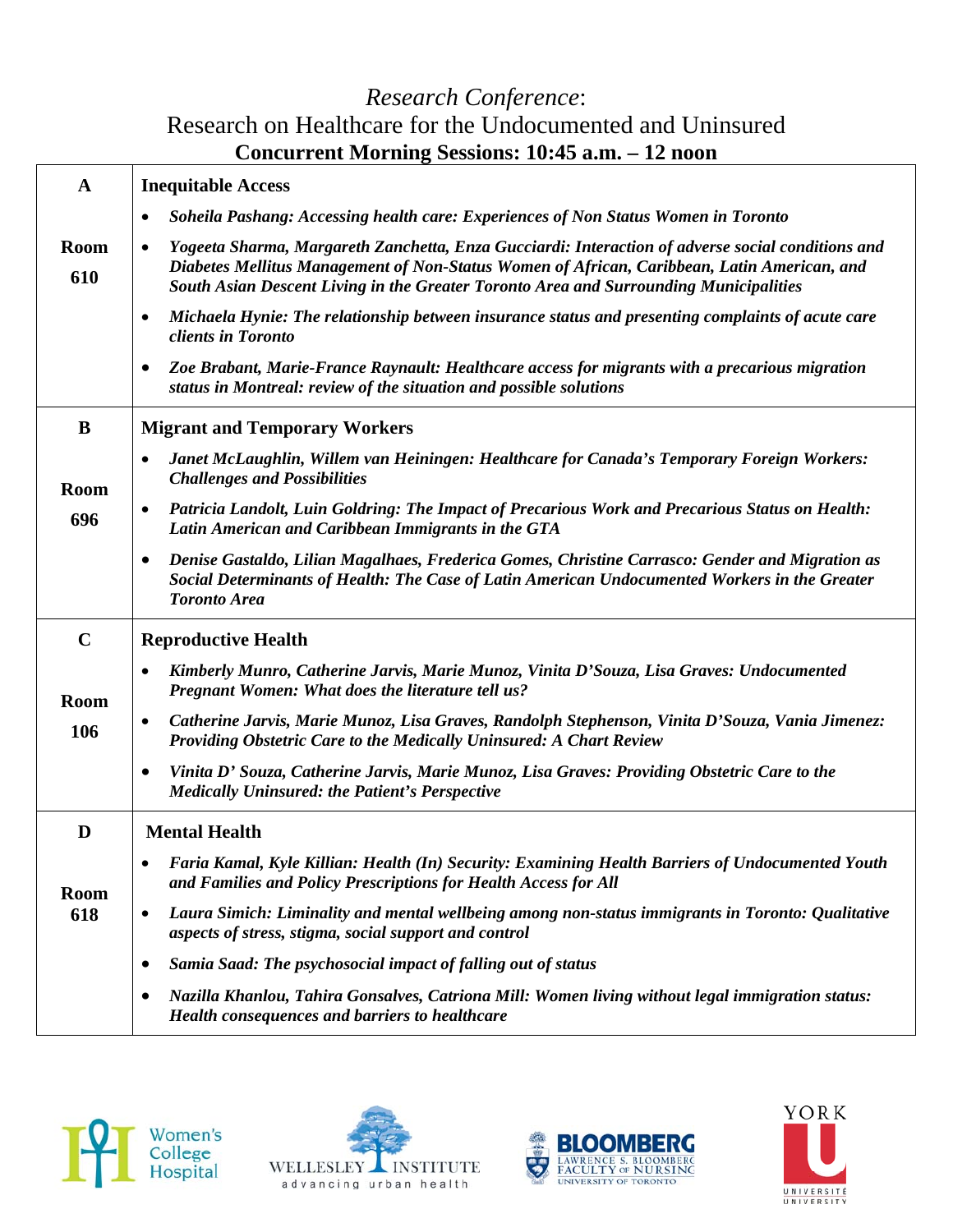#### *Research Conference*: Research on Healthcare for the Undocumented and Uninsured **Concurrent Afternoon Sessions: 1 p.m. – 2:30pm**

| E                  | <b>Women's Health</b>                                                                                                                                                                                                                                                                                                             |
|--------------------|-----------------------------------------------------------------------------------------------------------------------------------------------------------------------------------------------------------------------------------------------------------------------------------------------------------------------------------|
| <b>Room</b>        | Nicole Bennett, Nadya Burton: Midwifery Care for Vulnerable Populations: Providing Care for Non-<br><b>Insured Women in Ontario</b>                                                                                                                                                                                               |
| 696                | Margaret MacDonald: Maternal Citizens: Midwifery care for the undocumented and uninsured<br>$\bullet$                                                                                                                                                                                                                             |
|                    | Sheila Dunn, Lea Rossiter, Erin Barnes, Sue Starling, Nancy Durand, Michael Shier: Insurance status<br>$\bullet$<br>and colposcopic findings among women attending a colposcopy service for underserved women: an<br>exploratory study                                                                                            |
| $\mathbf{F}$       | <b>Institutional Action: St. Joseph's Health Centre, Toronto</b>                                                                                                                                                                                                                                                                  |
| Room               | Eoin Connolly, Richard Edwards: Challenges in treating uninsured patients: St Joseph's Health<br>$\bullet$<br><b>Centre's (Toronto) Response</b>                                                                                                                                                                                  |
| 618                | Lisa Caulley, Richard Edwards: Investigation of the impact of patient insurance status on the delivery of<br>٠<br>health care to uninsured patients visiting the St. Joseph's Health Centre emergency department                                                                                                                  |
|                    | Christine Jankowski: A coordinated approach to the uninsured and undocumented patients<br>$\bullet$                                                                                                                                                                                                                               |
| G                  | <b>Service Delivery Action</b>                                                                                                                                                                                                                                                                                                    |
| <b>Room</b><br>106 | Alan Li, Josephine Wong, Fanta Ongoiba, Kenneth Fung, Julie Maggi, Roy Cain, Lena Soje,<br>Noulmook Sutdhibhasilp, Jose Cedano, Kwasi Kafele, Firdaus Ali, YY Chen, Maureen Owino: Multi-<br>stakeholder strategies for improving mental health service access for immigrants, refugees, and non-<br>insured people with HIV/AIDS |
|                    | Joyce Rankin, Stephanie Gee, Myra Piercy, Lennox Holdford: Overcoming Barriers to Health Care<br>$\bullet$<br>through Identification Programs                                                                                                                                                                                     |
|                    | Paul Caulford, Jennifer D'Andrade: Denial of Health Insurance to New Canadians: does Canada<br>support an Apartheid Healthcare System?                                                                                                                                                                                            |
|                    | Monica Carreon-Diez, Denise Gastaldo, Duberlis Ramos: Working with a Hidden Population: the<br>$\bullet$<br><b>Experience of Front-Line Workers who Provide Services to Non-Status Immigrants in Toronto</b>                                                                                                                      |
| $\bf H$            | <b>Policy Action</b>                                                                                                                                                                                                                                                                                                              |
| <b>Room</b>        | Michaela Beder, Sarah Reaburn, Nanky Rai, Malika Sharma, Faria Kamal, Andrew D. Pinto: Migrant<br>health and human rights: framing the discourse on access to health care for the uninsured and<br>undocumented within social justice and human rights                                                                            |
| 610                | Angus Grant, Andrew Dekany, Bruce Porter: Toussaint v. Canada: Litigating Access to Healthcare for<br>$\bullet$<br>the Undocumented                                                                                                                                                                                               |
|                    | Andrew D. Pinto, Michaela Beder, Abeer Majeed, Faria Kamal, Malika Sharma: Getting access to<br>healthcare for the uninsured and undocumented on the policy agenda                                                                                                                                                                |
|                    | Paloma E. Villegas, Patricia Landolt, Francisco Villegas: Negotiating Access to Public Goods:<br>$\bullet$<br><b>Providing Healthcare to Toronto Immigrants with Precarious Status</b>                                                                                                                                            |







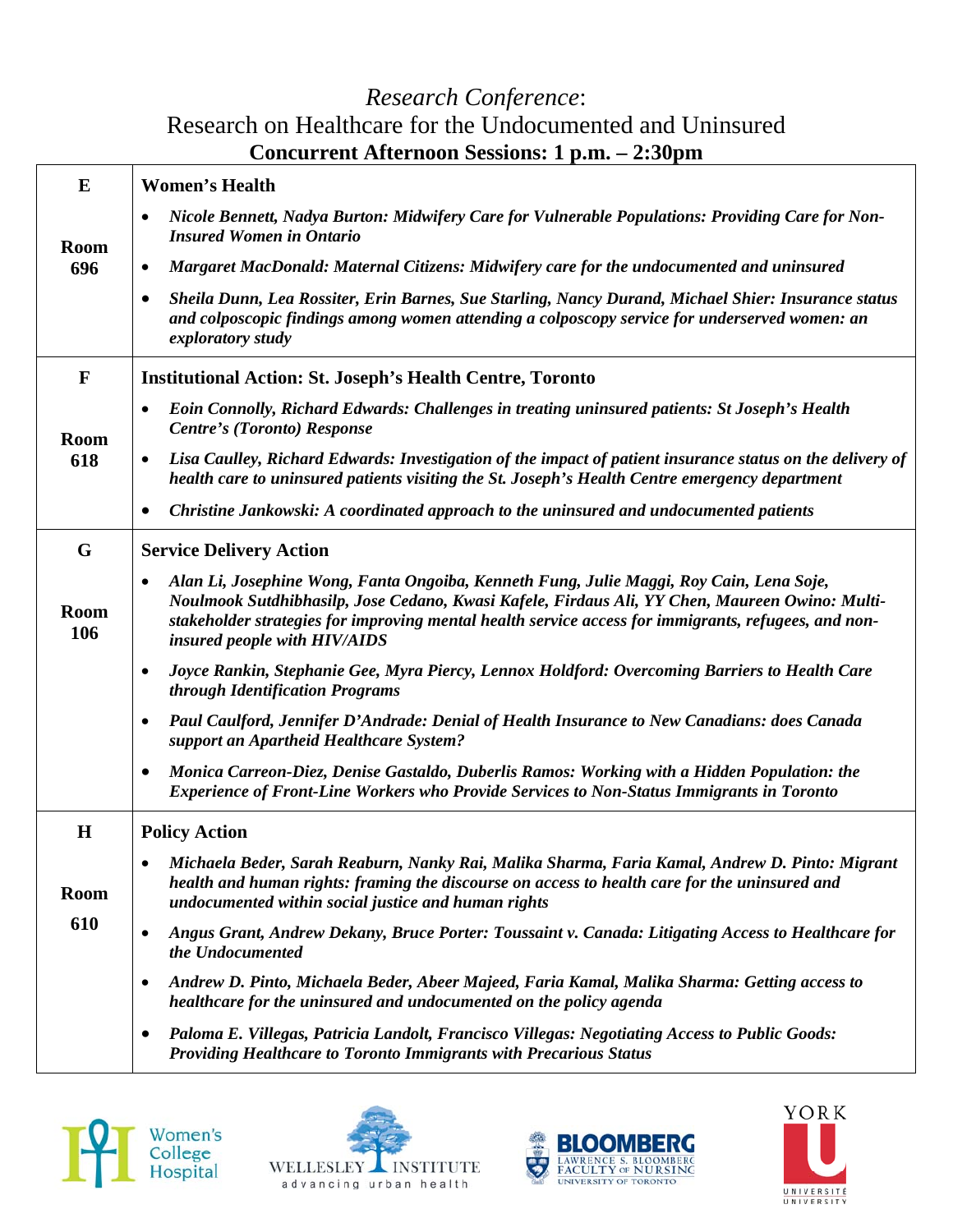#### *Research Conference*: Research on Healthcare for the Undocumented and Uninsured: Systems, Policies, Practices and their Consequences February 12, 2010 **Conference Presenters and Co-Authors**

**Ali, Firdaus**, Alliance for South Asian AIDS Prevention **Barnes, Erin**, BScN, Women's College Hospital **Beder, Michaela**, MD, University of Toronto, Health for All **Bennett, Nicole**, RM, Ryerson University **Brabant, Zoe**, University of Montreal **Burton, Nadya**, PhD, Ryerson University **Cain, Roy**, PhD, McMaster University **Carrasco, Christine**, MPH Candidate, University of Toronto **Carreon-Diez, Monica**, Nursing, University of Toronto **Caulford, Paul**, MD, Scarborough Clinic **Caulley, Lisa**, Medical Student, University of Toronto **Cedano, Jose**, Committee for Accessible AIDS Treatment **Chen, YY**, Committee for Accessible AIDS Treatment **Connolly, Eoin**, St. Joseph's Health Centre **D'Andrade, Jennifer**, Scarborough Clinic **D'Souza, Vinita**, MSc, Jewish General Hospital, Montreal **Dekany, Andrew**, Lawyer **Dunn, Sheila,** MD, MSc, Women's College Hospital **Durand, Nancy**, MD, Sunnybrook Health Sciences Centre **Edwards, Rick**, PhD, St. Joseph's Health Centre **Fung, Kenneth**, MD, University Health Network **Gardner, Bob**, PhD, Wellesley Institute **Gastaldo, Denise**, PhD, Nursing, University of Toronto **Gee, Stephanie**, Street Health Community Nursing **Foundation Goldring, Luin**, PhD, York University **Gomes, Frederica**, PhD Candidate, Ryerson University **Gonsalves, Tahira,** PhD Candidate, York University **Grant, Angus**, Lawyer **Graves, Lisa**, MD, Jewish General Hospital, Montreal **Gucciardi**, **Enza,** PhD, Centre for Urban Initiatives, U of T & Nutrition, Community Services, Ryerson University **Holdford, Lennox**, Street Health Community Nursing Foundation **Hynie, Michaela**, PhD, York University **Jankowski, Christine**, Women's College Hospital **Jarvis, Catherine**, MD, Jewish General Hospital, Montreal **Jimenez, Vania**, MD, PRAIDA, Montreal **Kafele, Kwasi**, Centre for Addiction and Mental Health **Kamal, Faria,** MD/PhD Student, University of Toronto, Health for All

**Khanlou, Nazilla**, PhD, Nursing, York University **Killian, Kyle**, PhD, York University **Landolt, Patricia**, PhD, University of Toronto **Li, Alan,** MD, Committee for Accessible AIDS Treatment **MacDonald, Margaret**, PhD, York University

**Magalhaes, Lilian**, PhD, University of Western Ontario





**Maggie, Julie,** MD **Majeed, Abeer**, MD, University of Toronto, Health for All **McLaughlin, Janet**, PhD, Post–doctoral Fellow, Wilfrid Laurier University **Mill, Catriona,** Health Promotion Consultant, Toronto Public Health **Munoz, Maria,** MD, PRAIDA, Montreal **Munro, Kimberly**, Faculty of Medicine, Universite de **Montreal Ongoiba, Fanta**, Committee for Accessible AIDS Treatment **Owino, Maureen**, Committee for Accessible AIDS **Treatment Pashang, Soheila**, Faculty, Seneca College **Piercy, Myra**, Street Health Community Nursing Foundation **Pinto, Andrew D**., MD, University of Toronto, St. Michael's Hospital **Porter,** Bruce **Rai, Nanky**, Health for All **Ramos, Duberlis**, the Hispanic Development Council **Rankin, Joyce**, RN, MN, MBA, Street Health Community Nursing Foundation **Raynault, Marie-France**, Universite de Montreal **Reaburn, Sarah**, Health for All **Rossiter, Lea,** MD, Women's College Hospital **Saad, Samia,** Graduate Studies & Community Worker **Sharma, Malika**, MD, University of Toronto, Health for All **Sharma, Yogeeta**, B.A.Sc, RD, Women's Health in Women's Hands **Sharman, Atulya**, Community Legal Worker, South Asian Legal Clinic of Ontario **Shier, Michael**, MD, Sunnybrook Health Sciences Centre **Simich, Laura,** Scientist, Social Equity and Health Research, Centre for Addiction and Mental Health & University of Toronto **Soje, Lena,** Committee for Accessible AIDS Treatment **Starling, Sue**, BScN, MSc, Women's College Hospital **Stephenson, Randolph**, PhD, McGill University **Sutdhibhasilp, Noulmook**, Asian Community AIDS **Services Van Heiningen, Willem**, MD Candidate, McMaster **University Villegas, Francisco**, PhD Candidate, University of Toronto **Villegas, Paloma E.**, PhD Candidate, University of Toronto **Wong, Josephine**, Committee for Accessible AIDS **Treatment Zanchetta, Margareth**, PhD, RN, Centre for Urban Health Initiatives & Nursing, Community Services, Ryerson